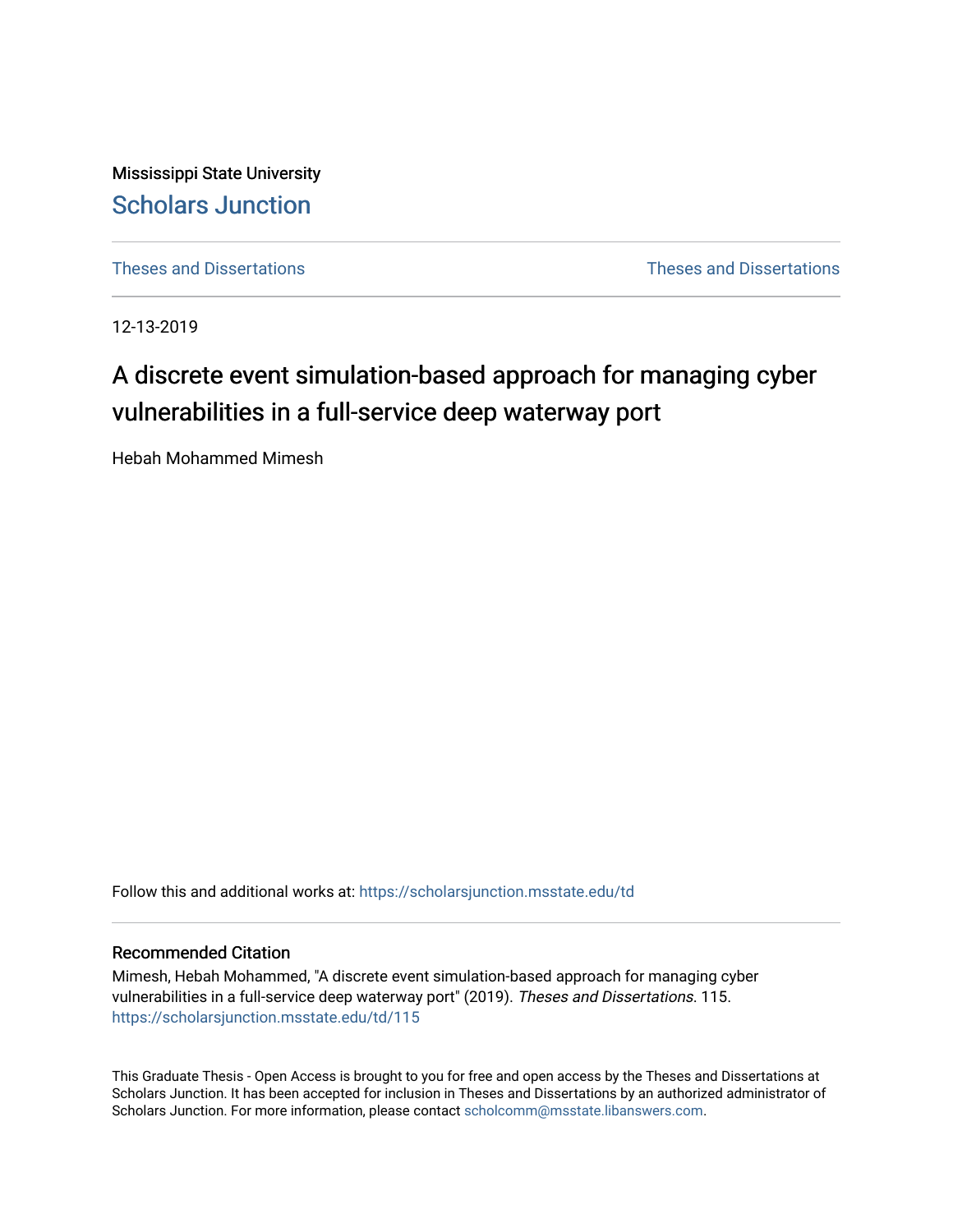A discrete event simulation-based approach for managing cyber vulnerabilities in a full-service

deep waterway port

By

Hebah Mohammed Mimesh

A Thesis

Submitted to the Faculty of Mississippi State University in Partial Fulfillment of the Requirements for the Degree of Master of Science in Industrial and System Engineering in the College of Bagley College of Engineering

Mississippi State, Mississippi

December 2019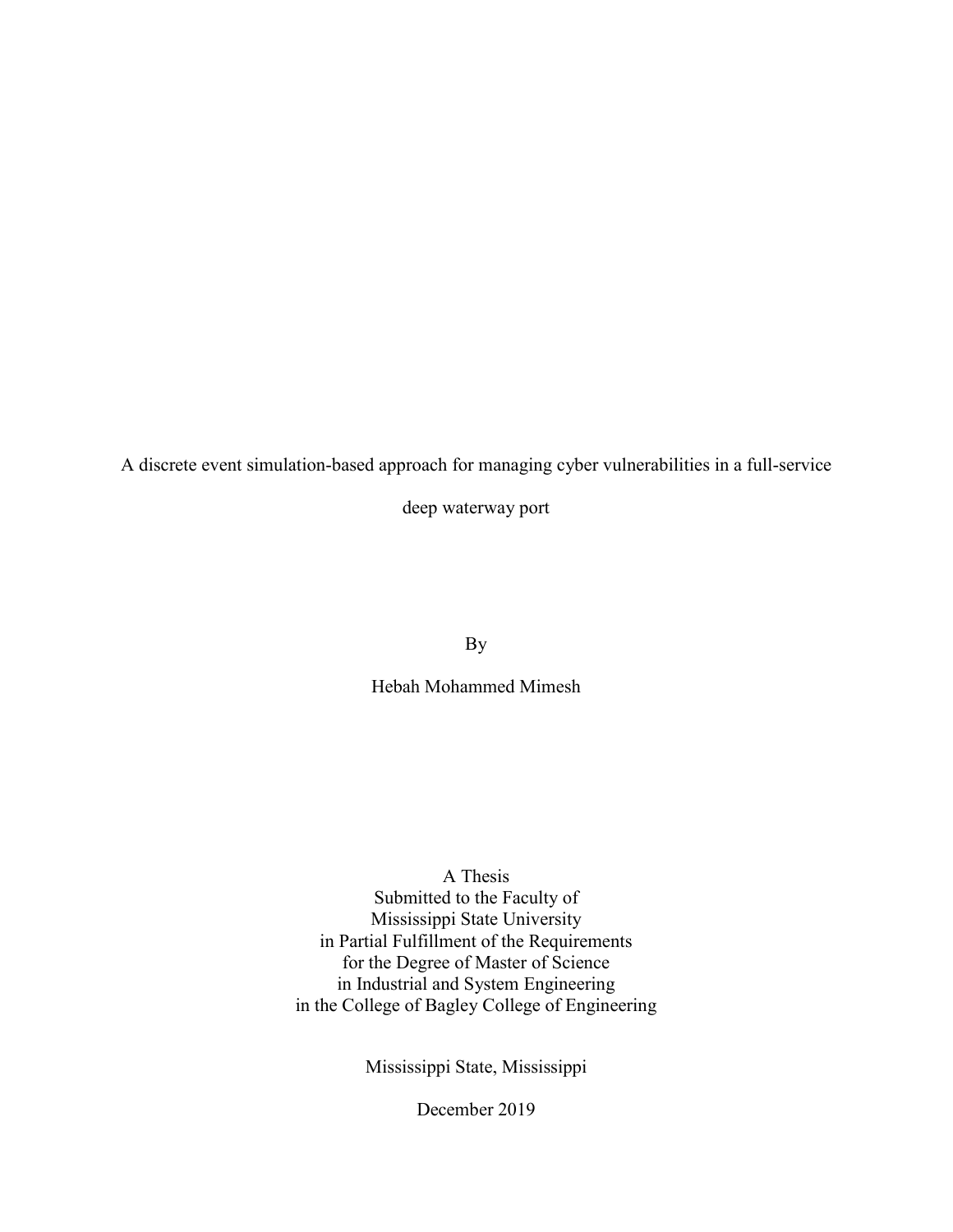Copyright by

Hebah Mohammed Mimesh

2019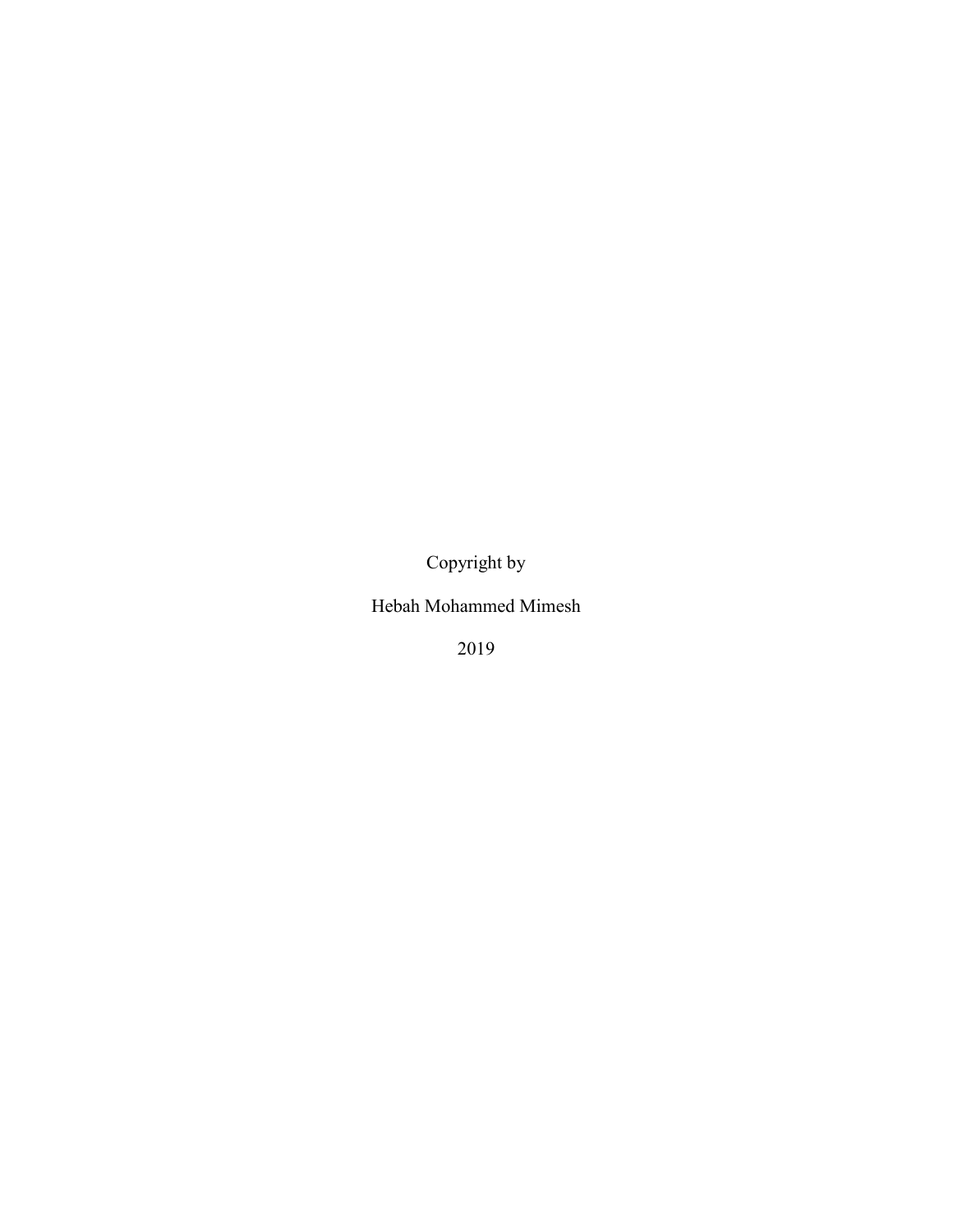A discrete event simulation-based approach for managing cyber vulnerabilities in a full-service

deep waterway port

By

Hebah Mohammed Mimesh

Approved:

Mohammad Marufuzzaman (Major Professor)

> Junfeng Ma (Committee Member)

Linkan Bian (Committee Member / Graduate Coordinator)

> Jason M. Keith Dean Bagley College of Engineering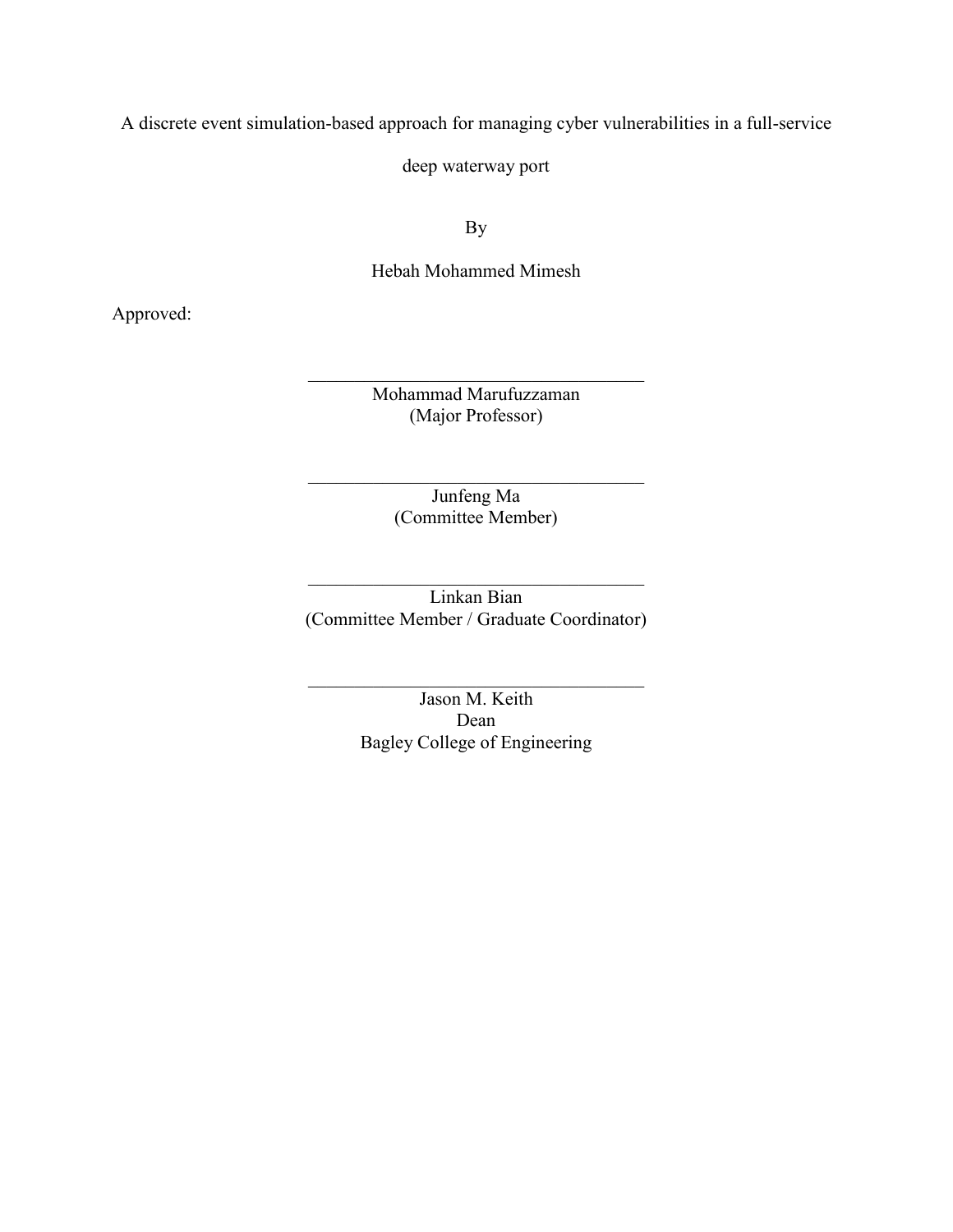Name: Hebah Mohammed Mimesh Date of Degree: December 13, 2019 Institution: Mississippi State University Major Field: Industrial and System Engineering Major Professor: Mohammad Marufuzzaman Title of Study: A discrete event simulation-based approach for managing cyber vulnerabilities in a full-service deep waterway port

Pages in Study: 32

Candidate for Degree of Master of Science

Deepwater sea ports are considered to be gateways for global trade and susceptible to a diverse range of risks, including natural disasters such as hurricane, storm, drought, as well as a course of events ranging from human error to malicious cyber-attack. To deal with cyber vulnerabilities, this study examines how cyber-attack to a given technology (e.g., Programmable Logic Controllers (PLC), Radio Frequency Identification Tags (RFID), Navigation Technologies, and others) impacts the overall port operations. We use Port of Pascagoula as testbed to visualize and validate the modeling results utilizing FlexSim software. Several sets of experiments are conducted to provide important managerial insights for decision makers. Results indicate that cyber-attack on technologies used by the port may significantly impact the port operations. In overall, cyber-attack has meaningful impacts on ports systems that may result in significant economic and operational loss as well as long-term security and sustainability for overall ports performances.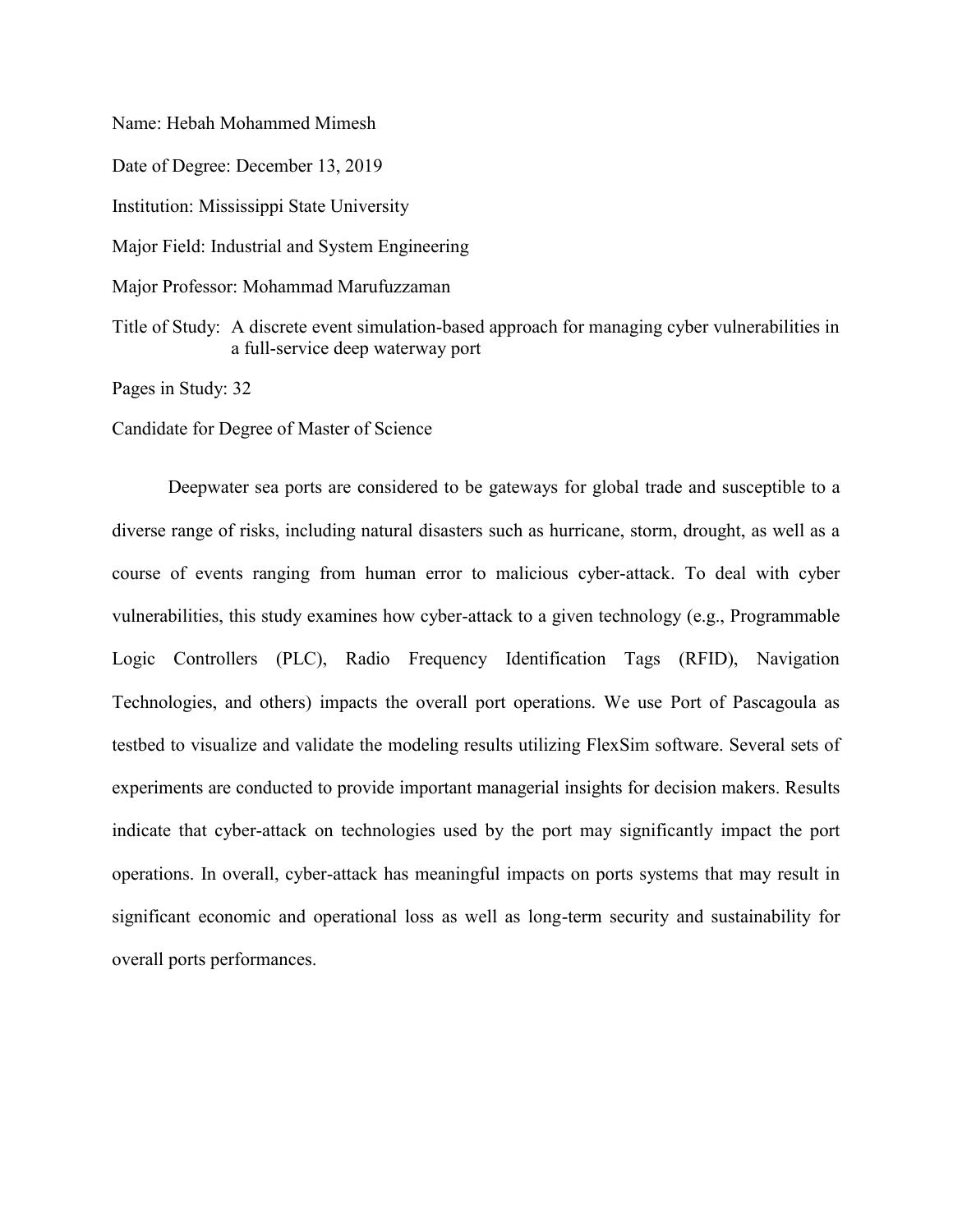#### DEDICATION

<span id="page-5-0"></span>First, I give thanks to God for the knowledge and abilities He has blessed me with, which made it possible to complete this thesis. I would like to dedicate this dissertation to my family, especially my parents Mohammed Mimesh and Faiqah Sarhan. They are the driving force behind my education as well as my success. I also dedicate this to my husband Rabeea Bazuhair without whose tireless support and understanding of the late hours and periods of seclusion this degree would not have been completed. I would also like to dedicate this thesis to my sons Eiad and Waheed. May your Father and I be a guiding example to you of what you can achieve, always believe it can be done and never give up!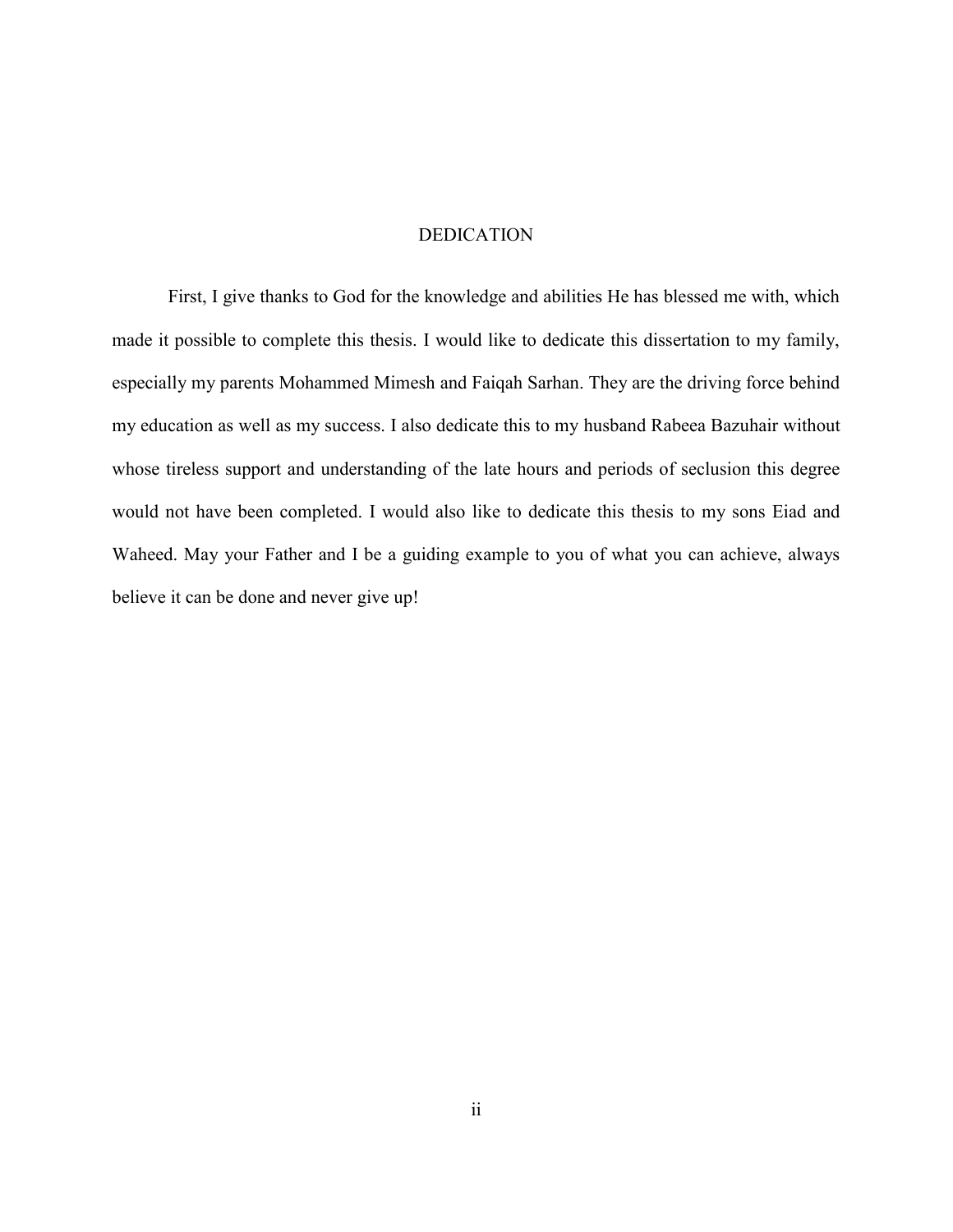# ACKNOWLEDGEMENTS

<span id="page-6-0"></span>The author expresses sincere gratitude to several people for assisting the completion of this dissertation. First and foremost, sincere thanks are due to Dr. Mohammad Marufuzzaman, my advisor and committee chairman, and to my committee: Dr. Junfeng Ma, and Dr. Linkan Bian. The author thanks the Saudi Arabia government for financial support to this process.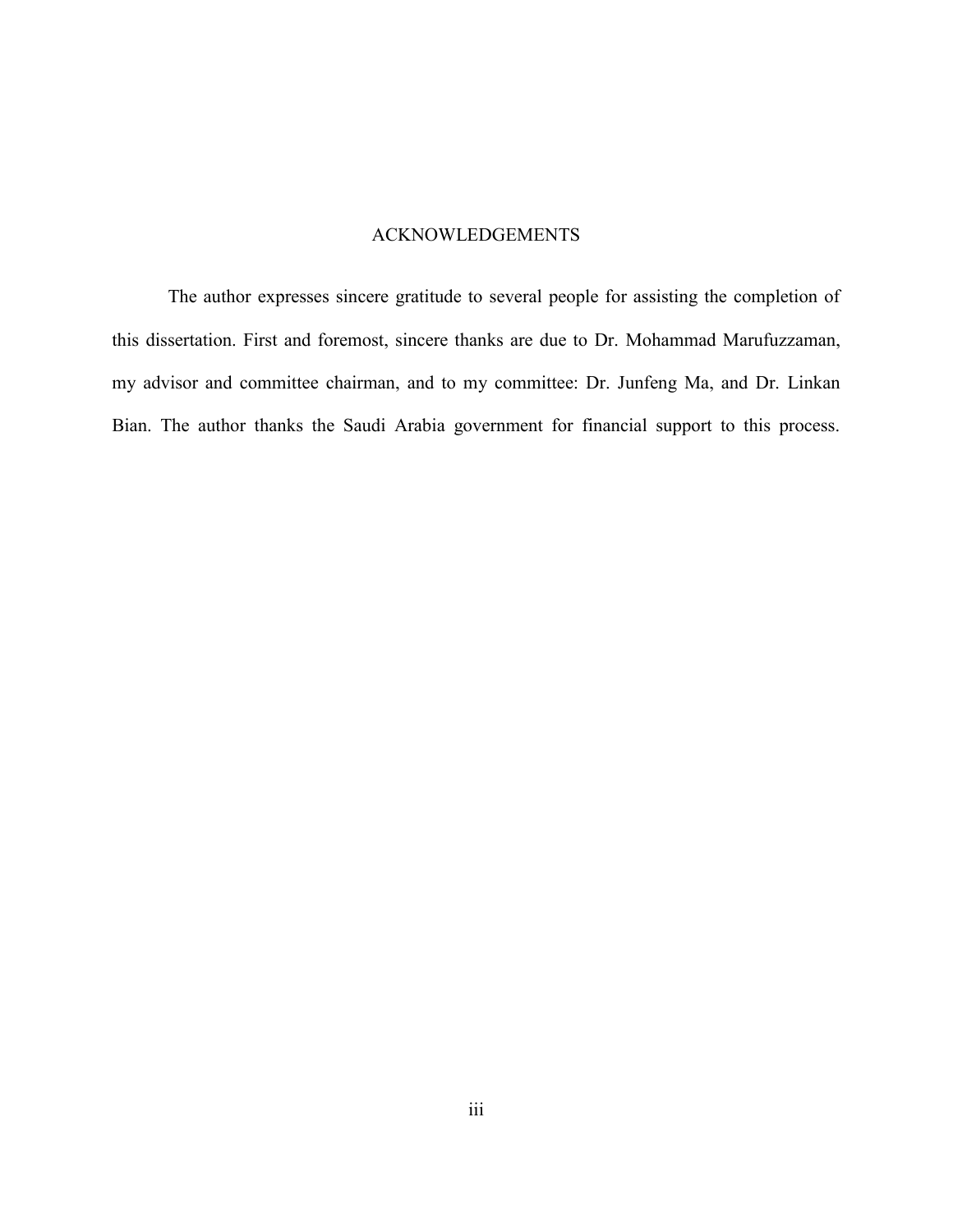# TABLE OF CONTENTS

| <b>CHAPTER</b>                                                                                                                                                                                                                                                 |
|----------------------------------------------------------------------------------------------------------------------------------------------------------------------------------------------------------------------------------------------------------------|
| I.                                                                                                                                                                                                                                                             |
| AN ILLUSTRATIVE CASE STUDY FOR MODEL VALIDATION<br>II.                                                                                                                                                                                                         |
| 2.1<br>2.1.1<br>2.1.2                                                                                                                                                                                                                                          |
| III.                                                                                                                                                                                                                                                           |
| Experiment 1: Cyber Vulnerabilities on Programmable Logic Controllers (PLC)15<br>3.1<br>Experiment 2: Cyber Vulnerabilities on Radio Frequency Identification Tags<br>3.2<br>Experiment 3: Cyber Vulnerabilities on Navigation Technologies for Ships20<br>3.3 |
| Experiment 4: Cyber Vulnerabilities on Navigation Technologies for Barges24<br>3.4                                                                                                                                                                             |
| IV.                                                                                                                                                                                                                                                            |
|                                                                                                                                                                                                                                                                |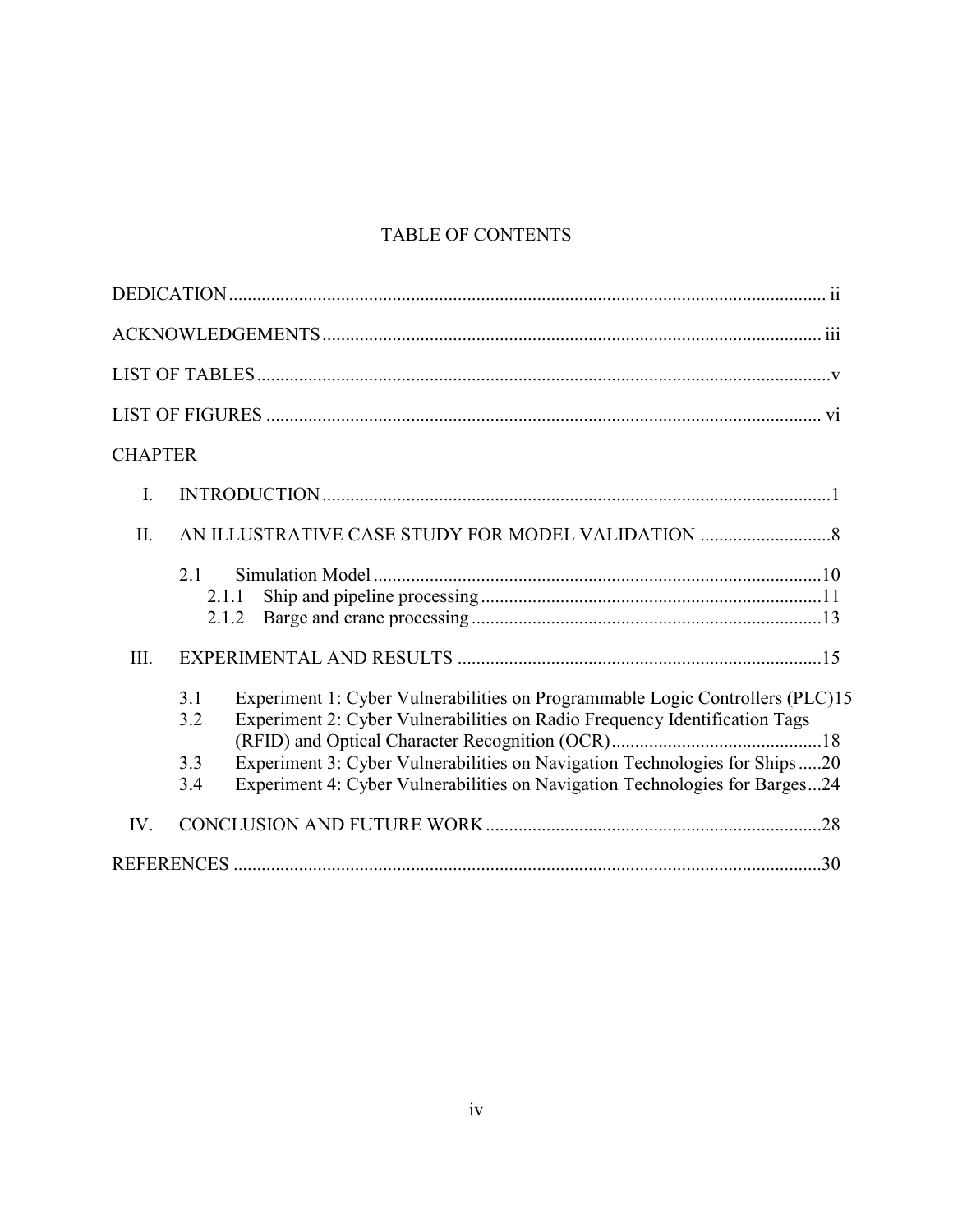# LIST OF TABLES

<span id="page-8-0"></span>

|           | Table 3.1 Test results of cyber vulnerabilities on PLC Experiment16                    |
|-----------|----------------------------------------------------------------------------------------|
|           | Table 3.2 <i>t</i> -groping statistical analysis of cyber vulnerabilities on PLC17     |
|           |                                                                                        |
|           | Table 3.4 t-groping statistical analysis of cyber vulnerabilities on RFID and OCR20    |
|           | Table 3.5 Test results of cyber vulnerabilities on navigation technologies for ships22 |
| Table 3.6 | <i>t</i> -groping analysis of cyber vulnerabilities on navigation technologies for     |
| Table 3.7 | Test results of cyber vulnerabilities on navigation technologies for barges 25         |
| Table 3.8 | <i>t</i> -groping analysis of cyber vulnerabilities on navigation technologies for     |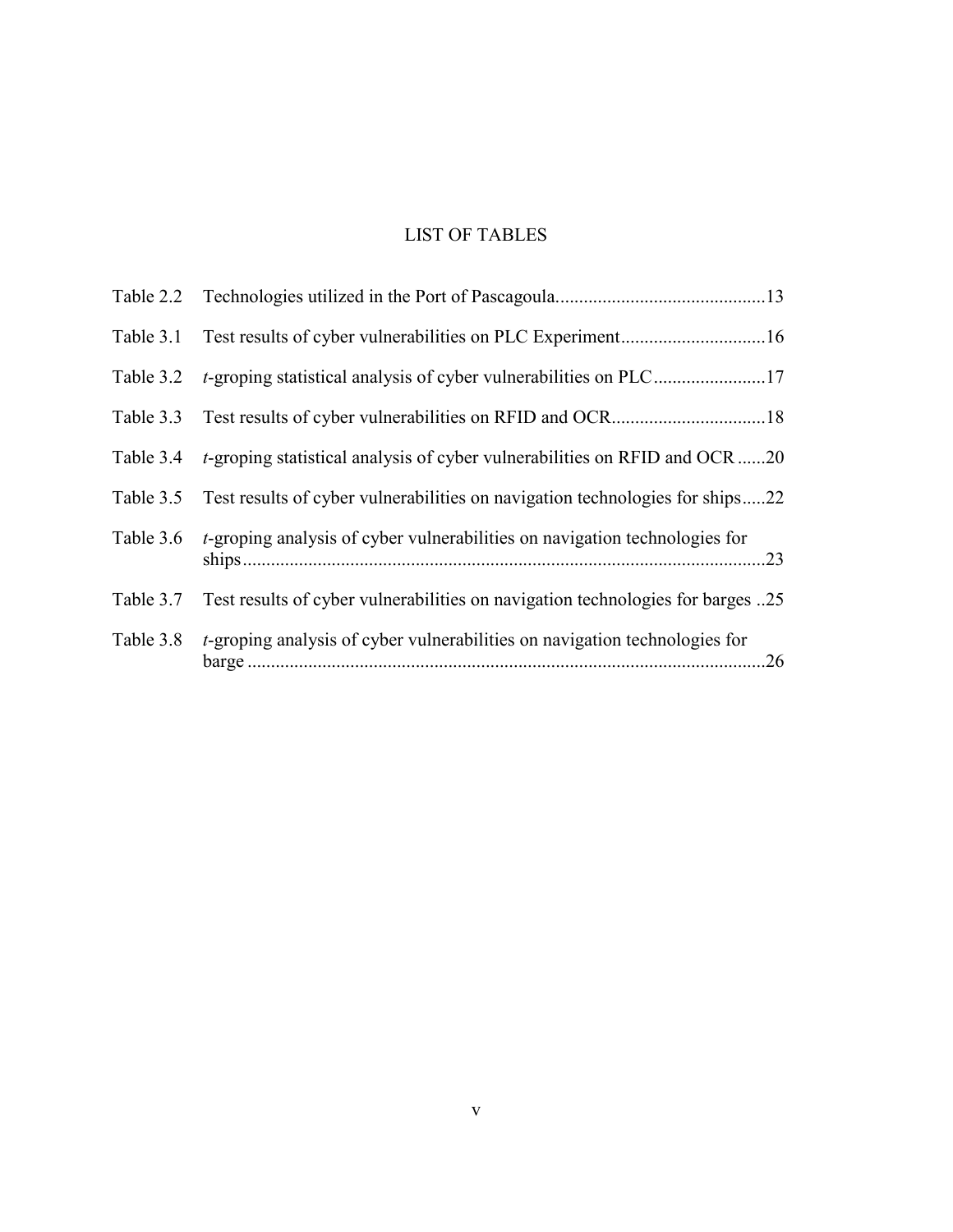# LIST OF FIGURES

<span id="page-9-0"></span>

| Figure 2.1 Loading and unloading zone in the Port of Pascagoula (Available from:       |
|----------------------------------------------------------------------------------------|
| Figure 2.2 Visualizing the channels in Port of Pascagoula (Available from:             |
|                                                                                        |
| Figure 2.4 Simulated waiting area and loading operations for the ships at the Port of  |
| Figure 2.5 Real and simulated crane operations for the Port of Pascagoula14            |
|                                                                                        |
| Figure 3.2 Comparison of scenarios of cyber vulnerabilities on RFID and OCR 20         |
|                                                                                        |
| Figure 3.4 Comparison of waiting time of ships, number of ships, and idle time22       |
| Figure 3.5 Comparison of number of ships, processing time, and tanks status23          |
| Figure 3.6 Comparison of scenarios of cyber vulnerabilities on navigation technologies |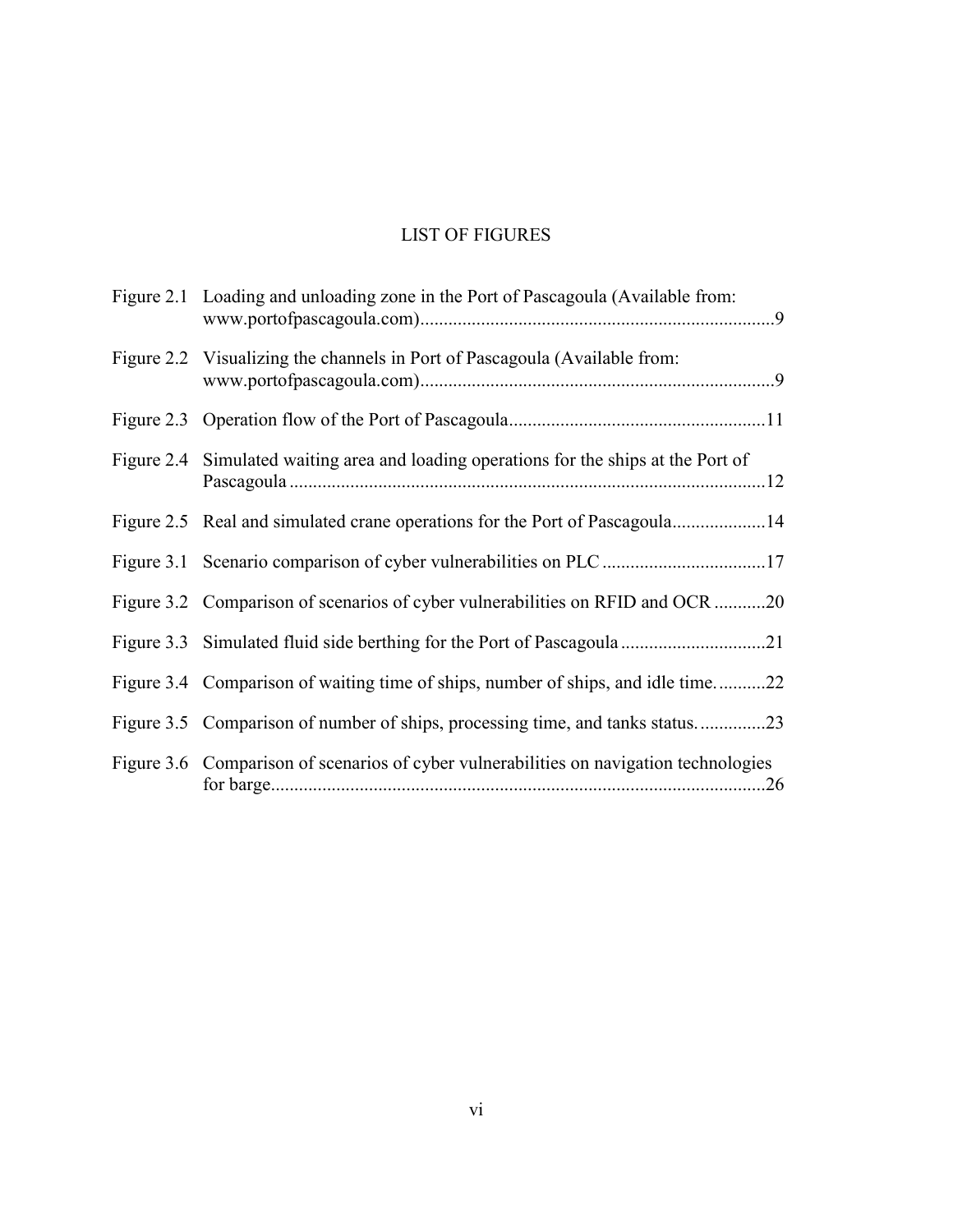# CHAPTER I

## INTRODUCTION

<span id="page-10-1"></span><span id="page-10-0"></span>Seaports significantly contribute to the overall economy of a nation because they are key components on a nation's transportation system. In the United States and its territories, approximately 3,200 passenger handling facilities are located within 360 commercial ports. Among them, about 150 are deep water seaports, administered by 126 public seaport agencies (Homeland Security, 2016). The primary role of seaports is to facilitate the movement of trade of both foreign and domestic markets. In 2013, more than 1.1 and 1.2 billion short tons of domestic and foreign trade, respectively, moved through United States ports (Homeland Security, 2016). There are more than 80% of the capacity of total goods is handled by ports and carried by sea worldwide (U.S. Department of Transportation, 2015). Convenient, effective transportation ports have the potential to significantly increase economic growth and success of a nation (Sleeper, 2012). The United State spend annually a total of \$33 billion due to the delays in several areas, such as vessel technical malfunction, technical faults in port, failure in feeder schedule, or navigational hazards. Several ports not prepared for any attack or risk like cyberattack. A cyberattack can be consider extremely harmful for a port system because it may cause significant damages and losses. The decisions makers should be aware of these consequences and understand the risk of the cyberattack to limit the impact on the system.

Nowadays, the adaption of technology is increasing rapidly and the critical infrastructures gradually become more reliant on them (Lewis, 2002). As the complexity and size of a network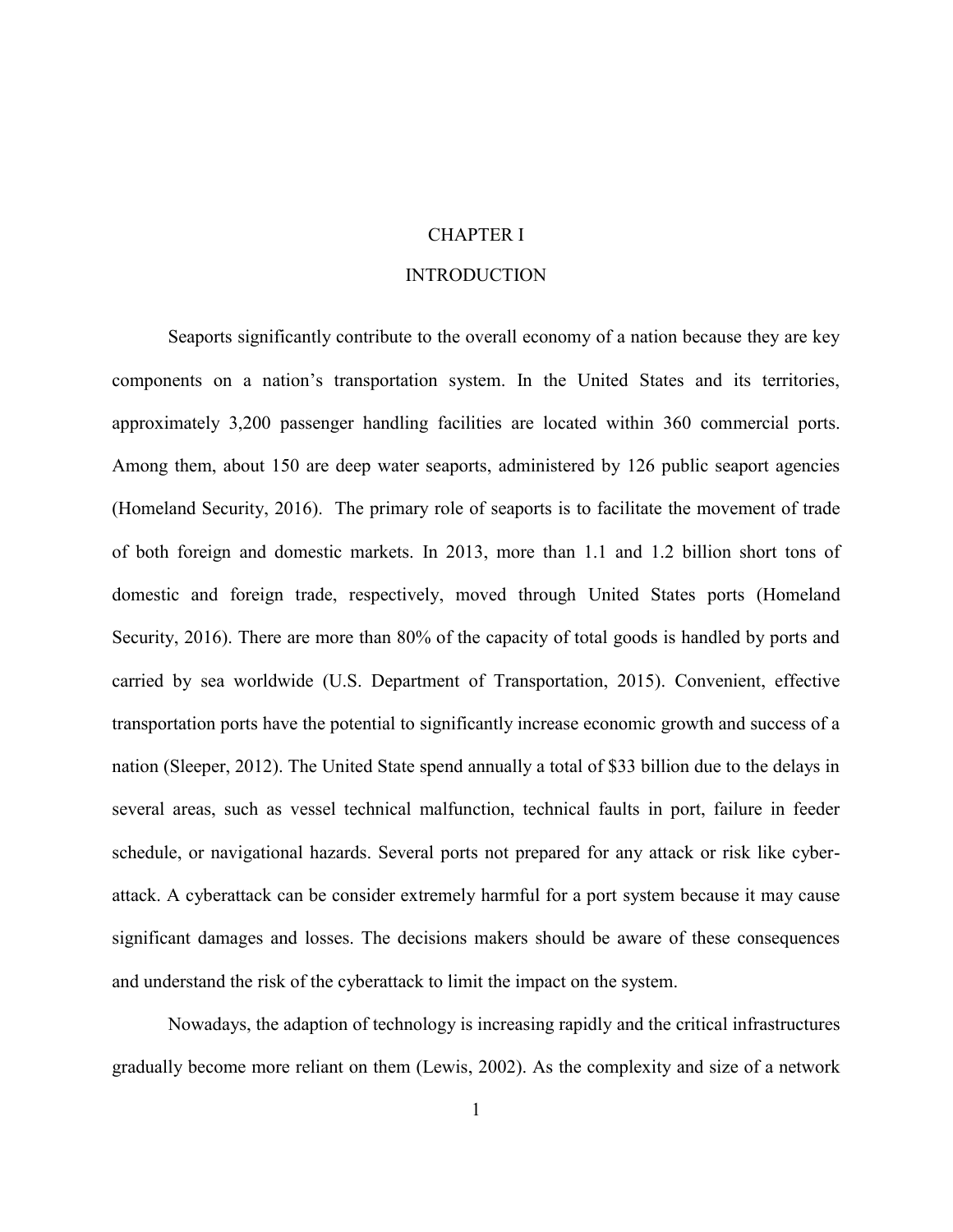increases, managing the security of a given critical infrastructure also increases. Among others, The World Economic Forum raised cyber-attacks as the third top global risk in 2018 (Insight Report, 2019). Different types of cyber-attack can occur in a given critical infrastructure and is difficult to detect them in the early stages. Cyber-attacks could be treated unknowingly or have some prompting behind them (Saini et al., 2012). Further, United States government fund more than \$15 billion in 2019 for cybersecurity (The white House, 2018). The limitation of cybercrime depends on the appropriate analysis of their conduct and understanding of their effects at different levels of the organization.

Unfortunately, most of the medium to small-sized businesses are not well prepared against a possible cyber-crime. Every enterprise has the risk of system hack, ransomware attack, data breach, or malware, access to the processing power of their network. These risks can include financial losses, theft of cargo or information, and strikes or malfunctions in security, which can lead to the shutdown of a port (Ho and Ho, 2006; Loh and Thai, 2015). Concerns due to cyber risks are increasing since the transportation network is increasingly dependent on the technology in their operation. Moreover, the nation's reliance on global mobility, international supply chains, and overseas markets need consideration of the threats to the vital worldwide transport infrastructure. Several federal department and privet organization contribute to developing security protocols through regulatory bodies and international agreements (U.S. Department of Homeland Security, 2015). The damages from cyber-attack on transportation could be in profit, trademark, competitive position, reputation, and operating efficiency. Cyber security is very important for the maritime industry. According to the Naval Institute Proceedings, the shipping on maritime moves between 90 to 94 percent of world trade (CyberKeel, 2014). The value of goods is approximately \$500 billion, or the goods worth more than \$1.3 billion per day through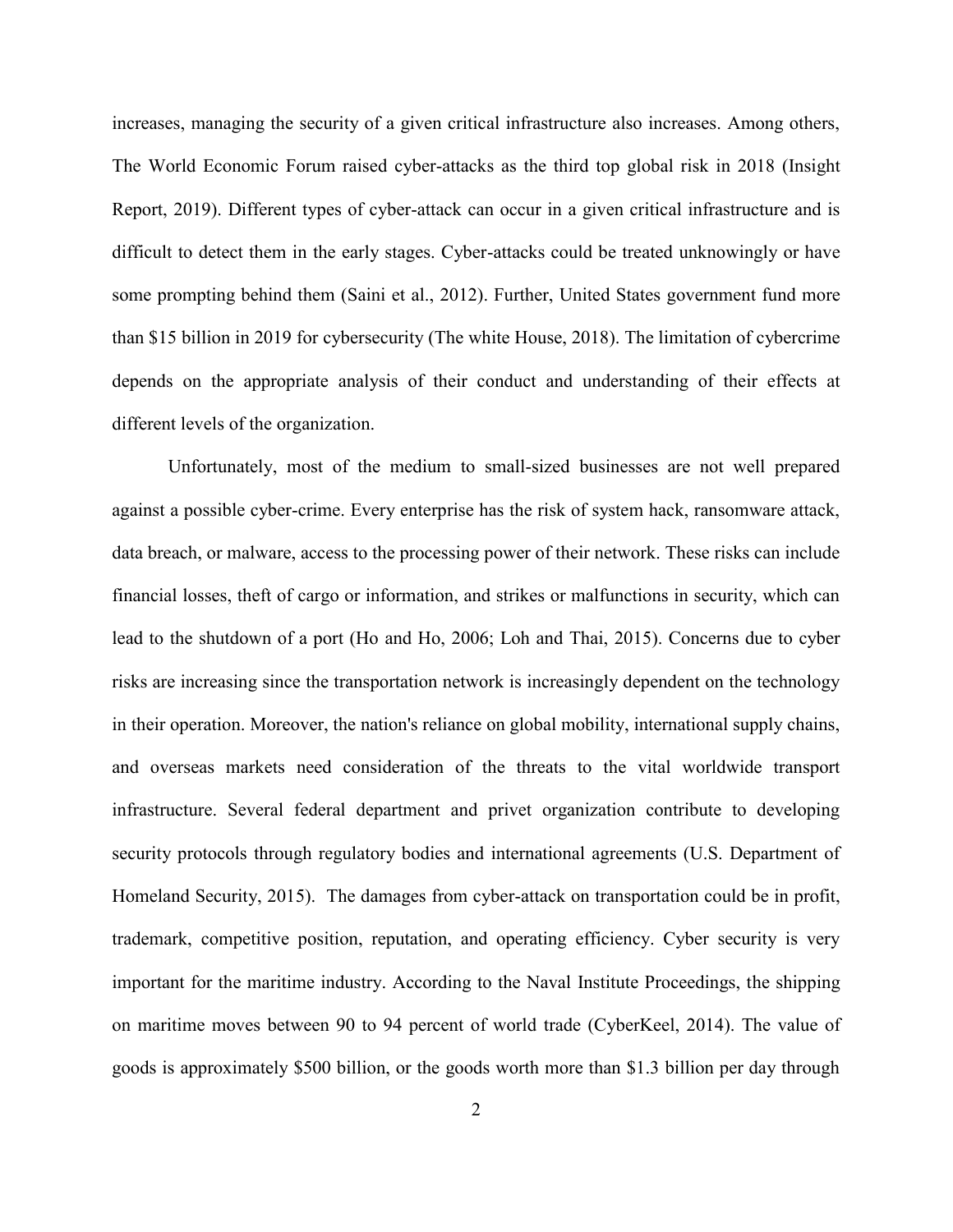United States ports (Sands, 2004). The maritime transportation system is the most targeted in the world and suffers cyber-attacks recurrently (Belmont, 2015). Recently, the cyber-attack on maritime has been increase due to undetected and unreported attacks (Hayes, 2016). Also, there consequences impact from cyber-attacks on critical infrastructure and operators of the system. In addition, the United States has more than 25,000 miles of inland waterways and there is a delay in the system by 49% (Infrastructure, 2017). Recently, Port of San Diego experiences a cyberattack on their system. Port of San Diego considers as one of the largest port in the United States. According to San Diego Reader News, the attack costs them approximately \$30 million in losses and damages (Senzee, 2019). Another attack in control the cargo movement, between 2011 and 2013, group of attackers' breach information technology (IT) systems that controlled the location and movement of containers at the Port of Antwerp, Belgium. First, attackers send malware to employees in port to gained access to IT system. That access allows them to obtain the containers location and security details so they could change the container location and send drivers to steal the cargo before the legitimate owner arrived (Jones et al., 2016; Bateman, 2014; Homeland security, 2016; Daum, 2019).

According to International Convention for the Safety of Life at Sea (SOLAS), Automatic Identification Systems (AIS) became compulsory for all ship starting 2004. Also, since 2012 under the same chapter, depend on the vessel type, they are required the vessels to provide information system and electronic chart display for navigation charts instead of the paper-based system as adopted earlier (Daum, 2019). Therefore, nowadays, most of the maritime system depend on Global Positioning System (GPS) and that create many vulnerabilities into the system. By using GPS, the system could have spoofed (send a false information) or jammed (lost the GPS signals) and if the GPS signals are blocked that will affect the other technologies such as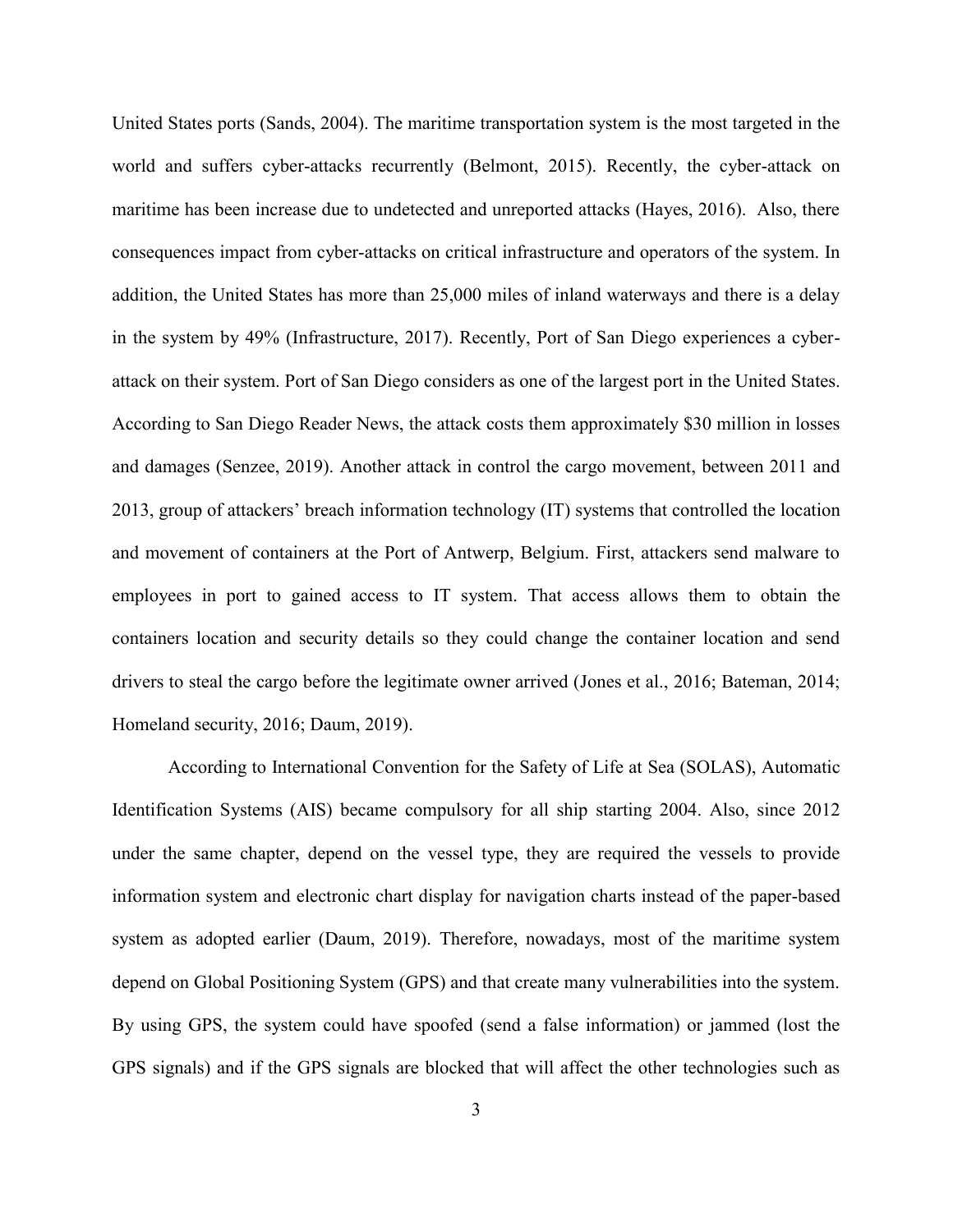AIS, Voyage Data Recorder (VDR), Electronic Chart Display and Information (ECDIS), Vessel traffic services (VTS). One of the most prominent example of cyber-attack in maritime is the A.P. Moller-Maersk in 2017. Cyber-attack affected the systems caused disruption in loading and unloading of containers because of the impossibility to correctly identify the shipments that caused acute delays in the shipment in numerous ports, including Jawaharlal Nehru Port, Port of Rotterdam, and terminals in the United States with losses and damages of approximately \$300 million (Moerel and Dezeure, 2017; Daum, 2019). Further, cyber-attack on the maritime sector causes a lot of damages and losses because of the ignorance about the possible vulnerabilities in a given port system. Till now, numerous researches attempted to detect a cyber-event in a given system. In the domain of a maritime sector, there are several anomaly detection approaches currently available in the literature, such as signature-based anomaly detection (Roy, 2008), Norm-based anomaly detection (Riveiro et al., 2008), GEMASS (Genetic algorithm knowledge discovery for Maritime Security System) (Chen et al., 2014), and many others. Such detection mechanisms can detect threat on real-time and can alert the vessels. Further, Signature-based NIDS (Network Intrusion Detection System) technologies detect cyber-attack by realizing exact patterns in system data steams (Chiappetta and Cuozzo, 2017). According to BIMCO (2017), to detect cyber-attack on the system, the industry should update techniques for reporting nonconformities, hazardous, and accidents conditions that relating to a cyber-event. Then, if a cyberattack occurs in the system, automatically protective measure should repulse the cyber-attack effectively (Daum, 2019). Also, BIMCO (2017) provides some other solution if the system has a cyber-attack, such as check for the shore-based support and adequate resources are obtainable to help the DPA in answer to the critical system loss and update the processing of the implementing remedial activity to prevent recurrence that include cyber events. Recently, there are diversity of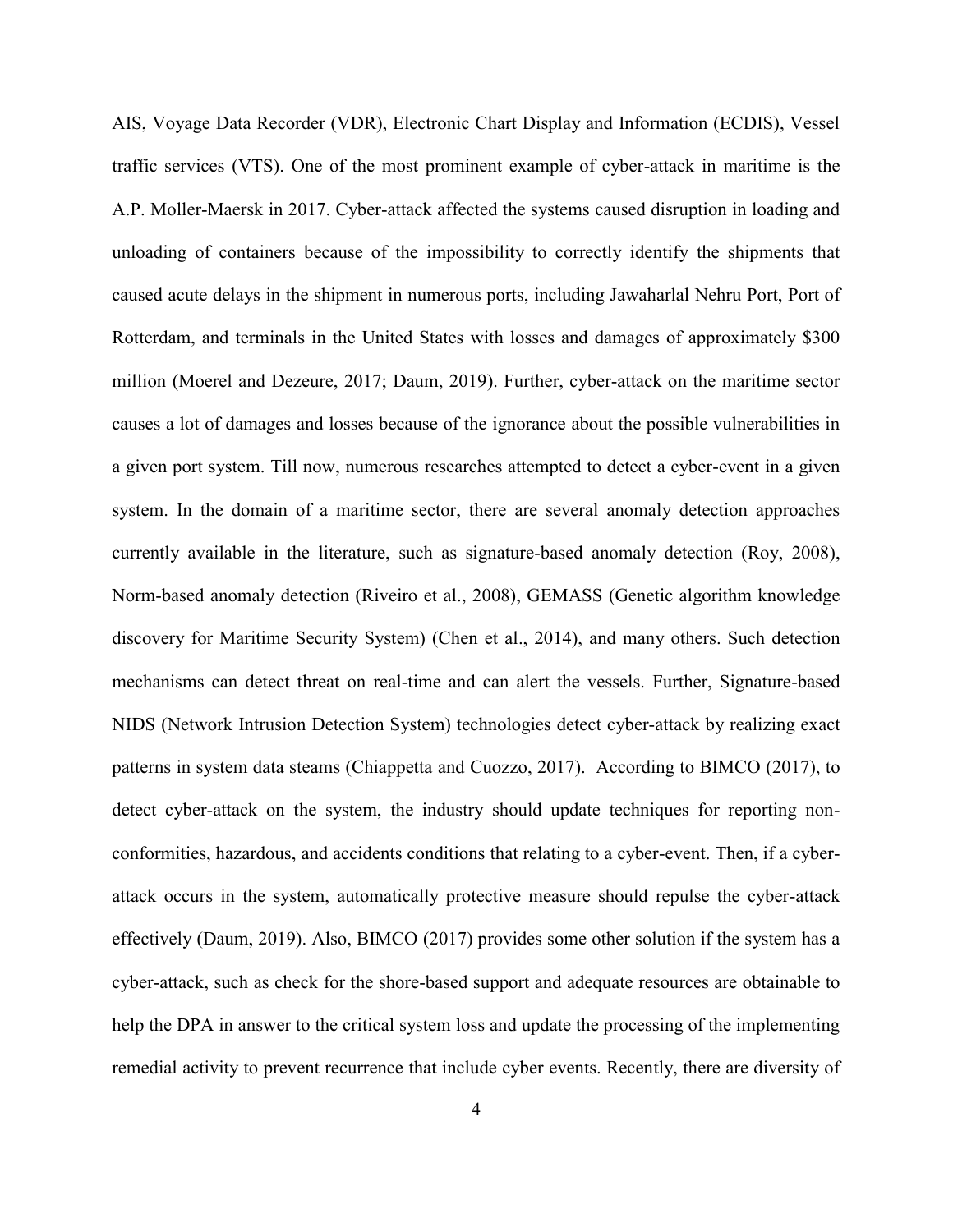cyber-attack on maritime infrastructures and vessels. Most of the cyber-attacks occur publicly; however, the information and details related to a cyber-attack are very limited. Botnet malware could provide the attacker some of the systems commends that could use with other system and with manufacturing cyber-event the attacker would control disruption or destruction of the equipment (Fischer, 2014). Maritime sector still has lack in the necessary incentives to improve their overall cyber security posture (Cimpean et al., 2011). Similar to other modes, maritime business experiences threats because of the dependence on technology associated with the vessel navigation needs. The vulnerability contains losing the vessel control or cargo that could lead to profit loss or consequences resulting from its use in acts of terrorism (Caponi and Belmont, 2014).

Deepwater seaport connected heavily with inland waterways ports, are increasingly becoming the cynosure of attention of the cyber-related attacks. Deepwater seaports are usually used for heavily and large loaded ships because the water depth helps the ship to enter the waterway. Further, deep water seaports are equipped with different equipments such as pipelines and pumping stations, cargo, service platforms, and berth buoys to help loading and unloading commodities faster. Essentially, ports play an important role in the economies of a country and their effectiveness can lead to significant economic benefits or failures (Dwarakish and Salim, 2015). Some of the failures could happen from cyber-related attacks. These potential attacks may attempt to get unauthorized access to a computer system in order to compromise its data, information and resources, install malicious viruses or codes to harm the computer security system, and/or infect the system in such a way that resources become unavailable to provide any kind of services (Ahokas and Kiiski, 2017). Attackers may potentially hack different navigation vessels systems such as AIS, ECDIS, or GPS to change or control the vessels route for attack by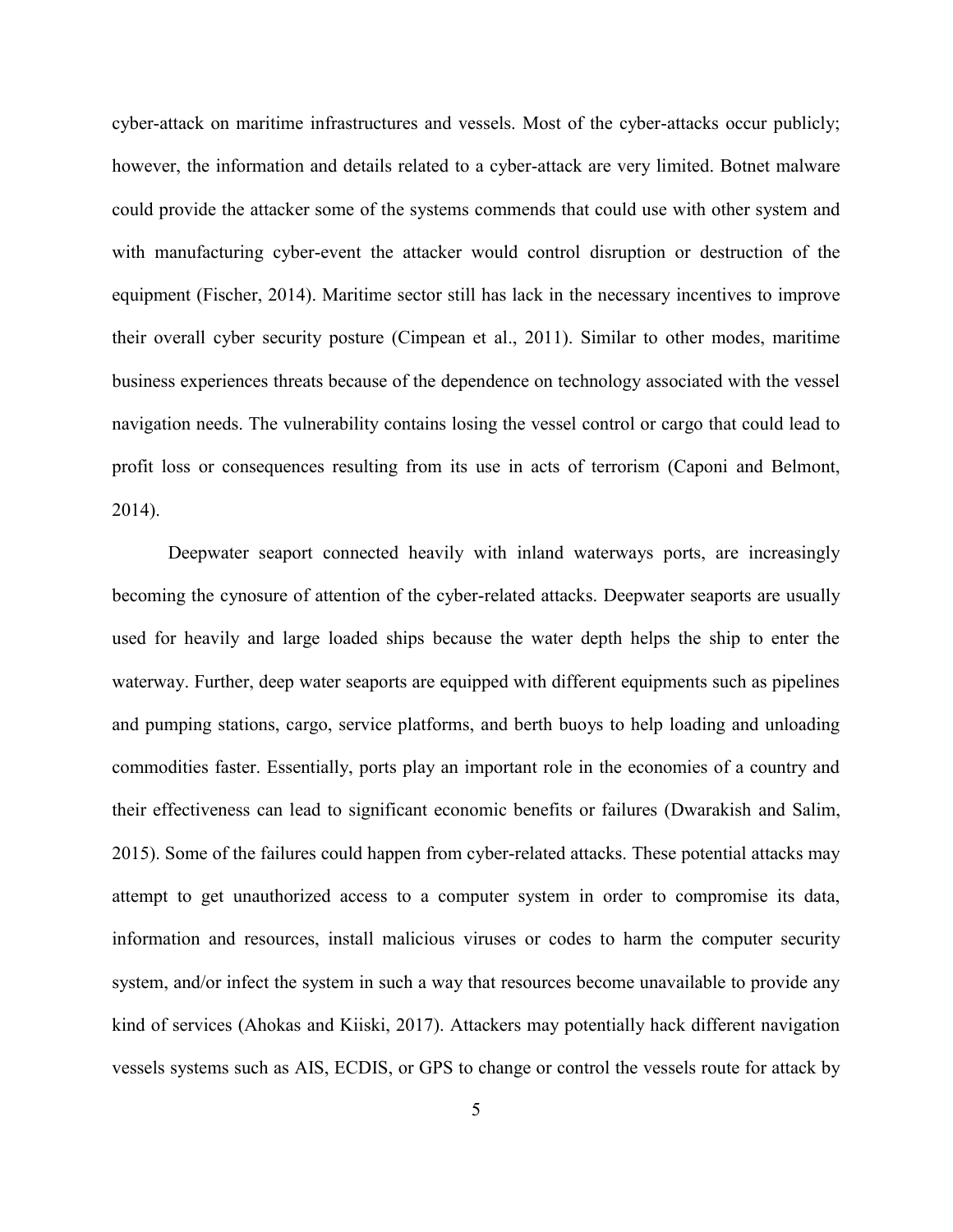smugglers or pirates (Barnes, 2018; Homeland security, 2016). A prior study shows that ECDIS was not been designed securely, for example, accepting dangerous network methods, and that systems on these ships are often outdated and therefore lacking in some security patches (Jones et al., 2016). Security researchers also found ways to abuse the AIS, such as generating valid commands, changing ship courses, replaying commands, and tracking ships for potential physical attacks (Balduzzi et al., 2013). Researchers at the University of Texas at Austin (2013) managed to exploit the lack of authentication of satellite GPS signals, and successfully divert the course of a \$80 million yacht with a GPS spoofing device. As the GPS receivers of the vessel did not authenticate incoming signals, it was possible to slowly overpower the authentic ones, and eventually gain control of the vessel's navigational system without being detected or raising any alarms (Jones et al., 2016). Few deepwater seaport cyber vulnerabilities include: limited cybersecurity training and preparedness, errors in software, inadequately protected commercial off-the-shift technologies and legacy systems, network connectivity and interdependencies, software similarities, foreign dependencies, GPS jamming or spoofing, and insider threats (Homeland security, 2016).

Most of the prior studies focused on identifying the vulnerabilities of a system and some recommendations of the appropriate way to protect the system from a cyber-attack. However, there is lack of information about the impact of cyber-attack in a deepwater seaport. To fill this gap in the literature, this study provides a simulation model to show the impact of cyber-attack on a deepwater seaport. The impact of a critical infrastructure depends on which deep water seaport are disrupted. The results or consequences of cyberattacks can be difficult to define, precisely because the damage can be greater than expected or known (Sanger et al., 2014). Cyber-attackers usually target port operators inside the port area because operators tend to have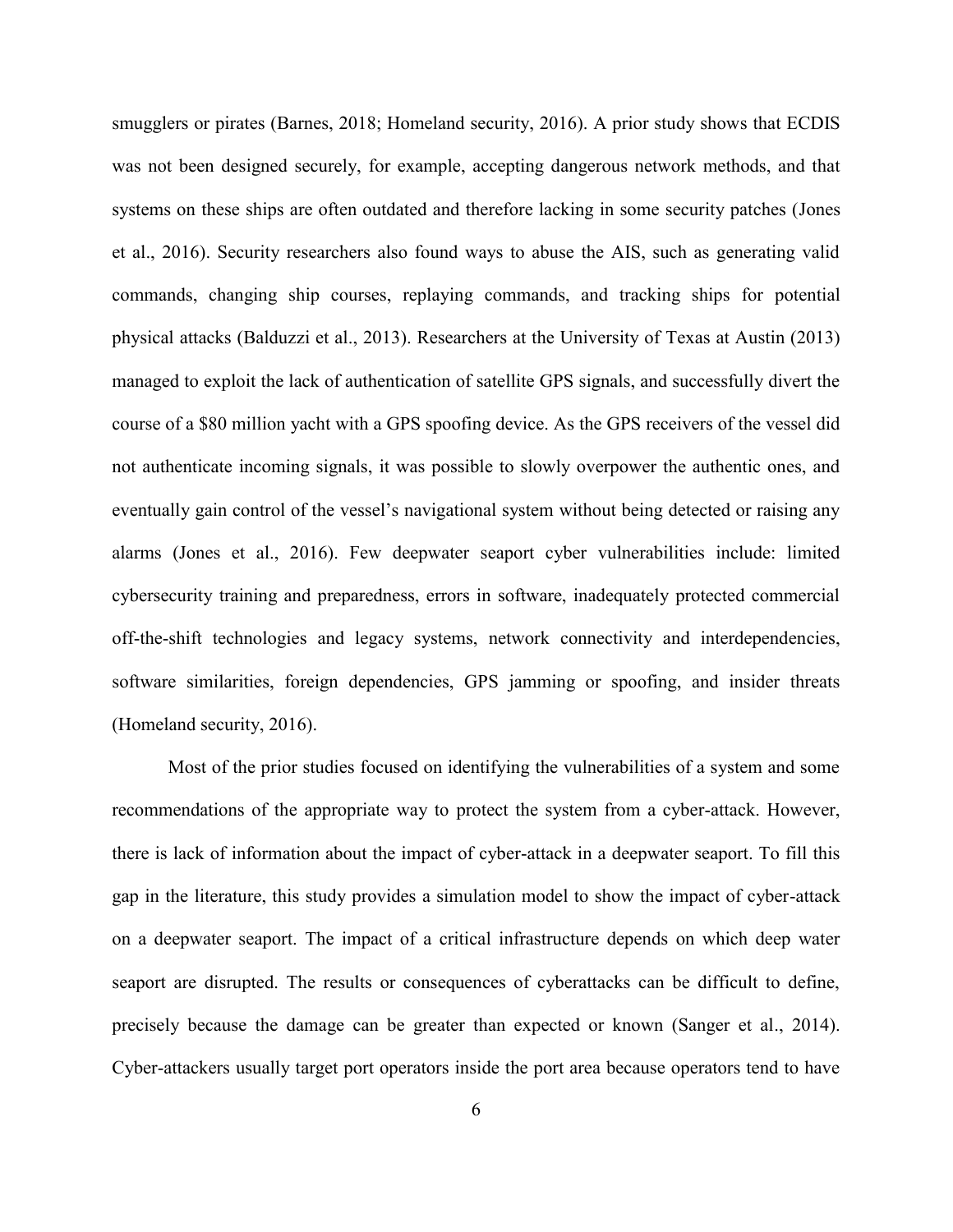fewer security controls than the port itself and are therefore easier to attack (Shackleford, 2015). Thus, this study covers both sea area and inland operation to visualize better understanding of the impact of cyber event.

In summary, this study examines how a cyber-attack to a given technology (e.g., PLC, RFID, OCR, GPS, AIS, and others) impacts the overall port operations. We use Port of Pascagoula as a testbed to visualize and validate the modeling results. Several set of experiments are conducted to provide important managerial insights for the decision makers, including cyber vulnerabilities on PLC, RFID OCR, GPS, and AIS which significantly impact the ship and barge waiting time, loading and unloading time at the terminals and the overall delay in the system.

This thesis is organized as follows. Section 2 described the problem and introduces the modeling issues considered to simulate the case port operations. Section 3 presents the experimental results. Finally, Section 4 concludes with a summary of the research conducted in this study and a set of future research directions.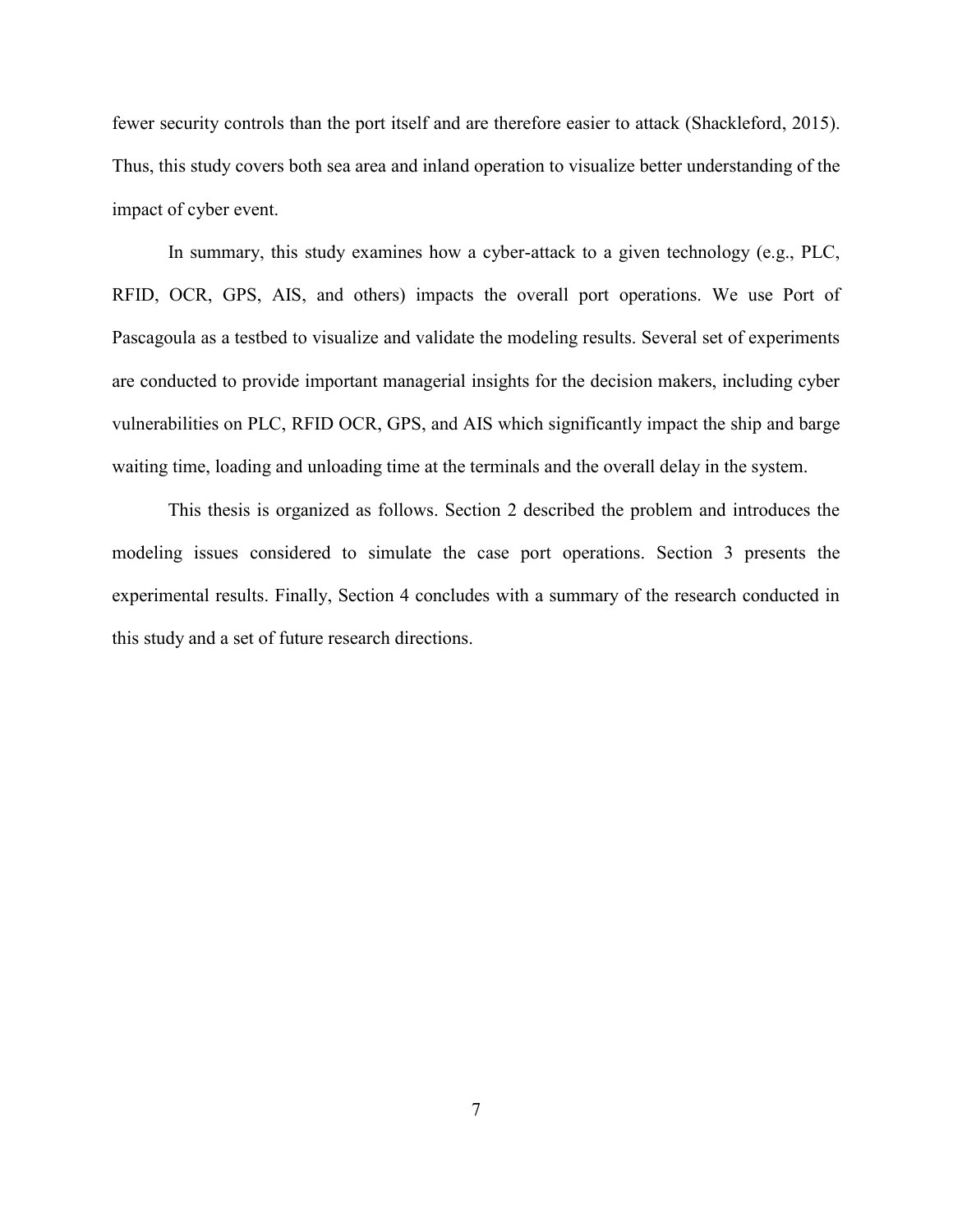## CHAPTER II

# AN ILLUSTRATIVE CASE STUDY FOR MODEL VALIDATION

<span id="page-17-0"></span>This study introduces a discrete event simulation model capable of detecting the realistic physical dynamics in a complex system. This model is utilized to estimate and provide better understanding of the extensive impact of cyber-attack on deep water seaport system. We utilize Port of Pascagoula as a testbed to visualize and validate our simulation model results. This port is located on the southeastern coast of Mississippi. The port is important due to proximity to the Gulf of Mexico, where a large carrier of shipping and exporters are performed. The port has 12- 14 miles' sea channel with a depth of 42 feet of mean water level. Further, it is the largest port in Mississippi and ranks the top 20 ports nationally with respect to the volume of foreign cargo that it carries. Port of Pascagoula is classified as a *full service deep water seaport* that handles cargo from worldwide. The port has two harbors with private and public terminals. Chevron utilizes the largest private terminal for processing, handling, and exporting chemicals. Additionally, this port annually handles approximately 32 million tons of cargo and is capable of professionally handling a wide variety of materials due to the availability of manpower, facilities, and technologies that belongs to this port. Port of Pascagoula serve both barges and ships in harbors. The right side of the harbor is utilized for handling oil with pipelines and tanks while the left side includes pallet (cargo) with crane and yard to move and store pallet as shown in **Figure 2.1**. The port has a narrow channel with 350` in width; thus, only one vessel can enter into the channel at a time as illustrated in **Figure 2.2**) (Jackson County Port Authority).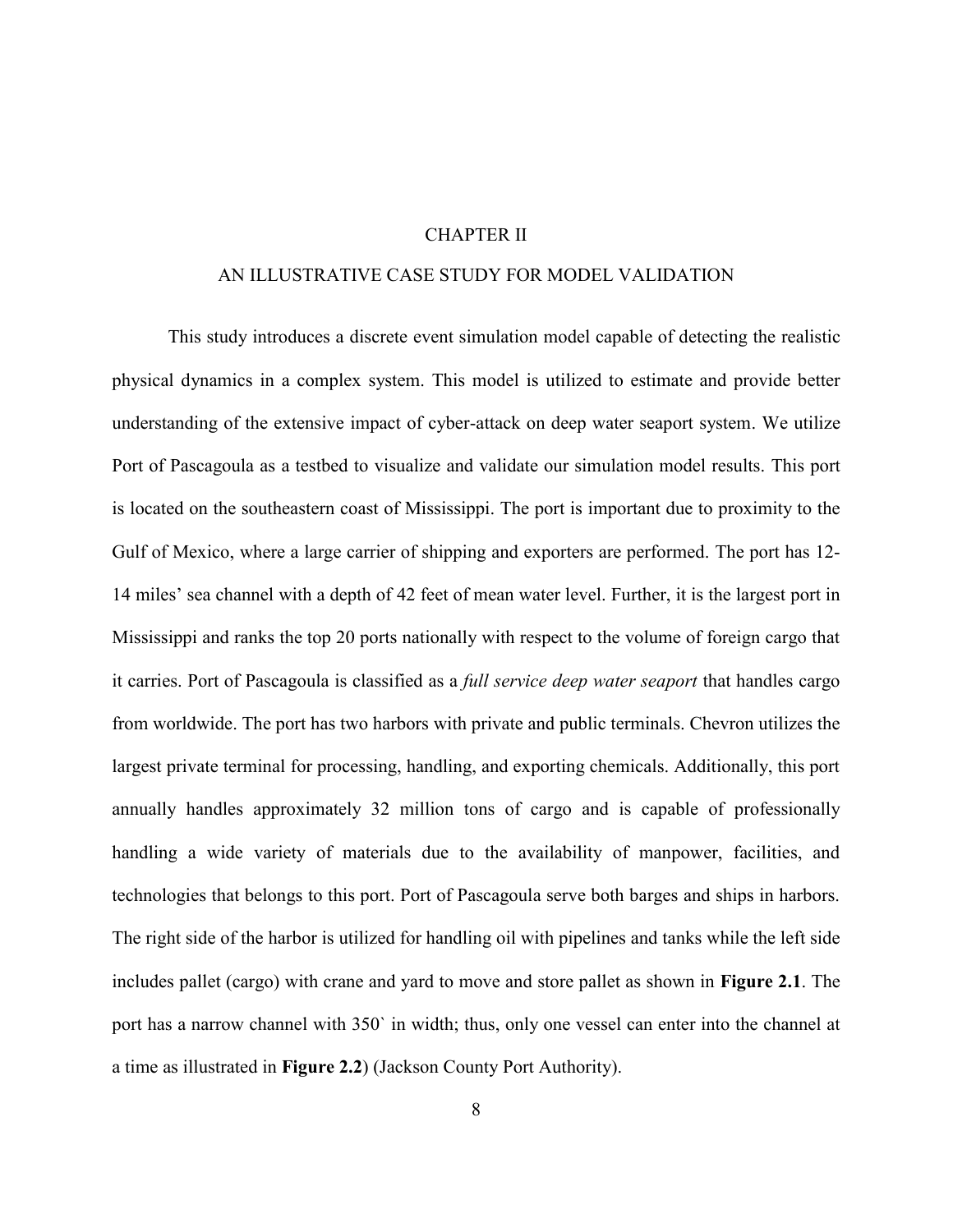<span id="page-18-0"></span>

<span id="page-18-1"></span>Figure 2.1 Loading and unloading zone in the Port of Pascagoula (Available from: www.portofpascagoula.com)



<span id="page-18-2"></span>Figure 2.2 Visualizing the channels in Port of Pascagoula (Available from: www.portofpascagoula.com)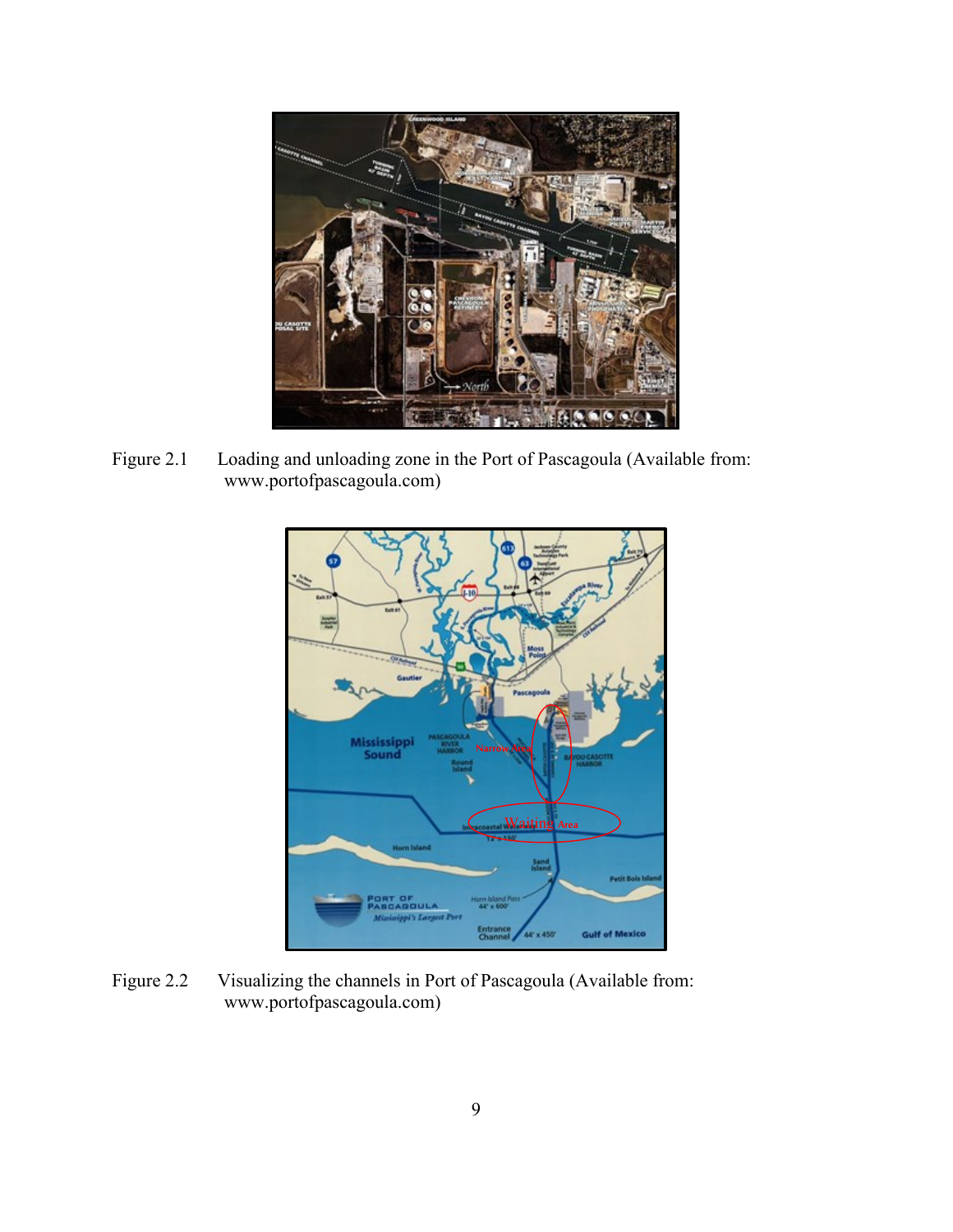# **2.1 Simulation Model**

A simulation model of the port of Pascagoula is developed using FlexSim software. The business hours of the port in the simulated model is Monday through Friday from 8 AM to 5 PM. **Figure 2.3** shows the operation flow of the port of Pascagoula system. Operation and processing are classified into three major activities: 1) sea area, 2) yard operations, and 3) gate operations as illustrated in **Figure 2.3a**, **2.3b**, and **2.3c**, respectively. Both the sea area and yard operations (**Figure 2.3a** and **2.3b**) are simulated in this study; however, gate operations (**Figure 2.3c**) are not included in this study, and it is utilized in **Figure 2.3** to show the overall operation and processing of the port of Pascagoula. After a vessel arrives in a berth, it has two sides to go through. The first side is for vessels (barge) loaded with pallet while the other side is for vessels (ship) loaded with oil. The operation processes for the barges loaded with pallets are: crane operation, cargo loading, and yard empty, respectively (**Figure 2.3b**). For ships loaded with oil, the operation processes are: pier, hose pipeline, tank, discharge, and fuel loading, respectively (**Figure 2.3b**). Note that the numbers shown in **Figure 2.3** represent technologies used for different port operations and are elaborated in details in **Table 2.1**. The main focus on this study is to simulate and illustrate the impact of a cyber-attack on the port operation. Variety of scenarios regarding cyber-attack that may potentially affect these infrastructures and operations (e.g., pipelines, crane, berth, and many others) are described later.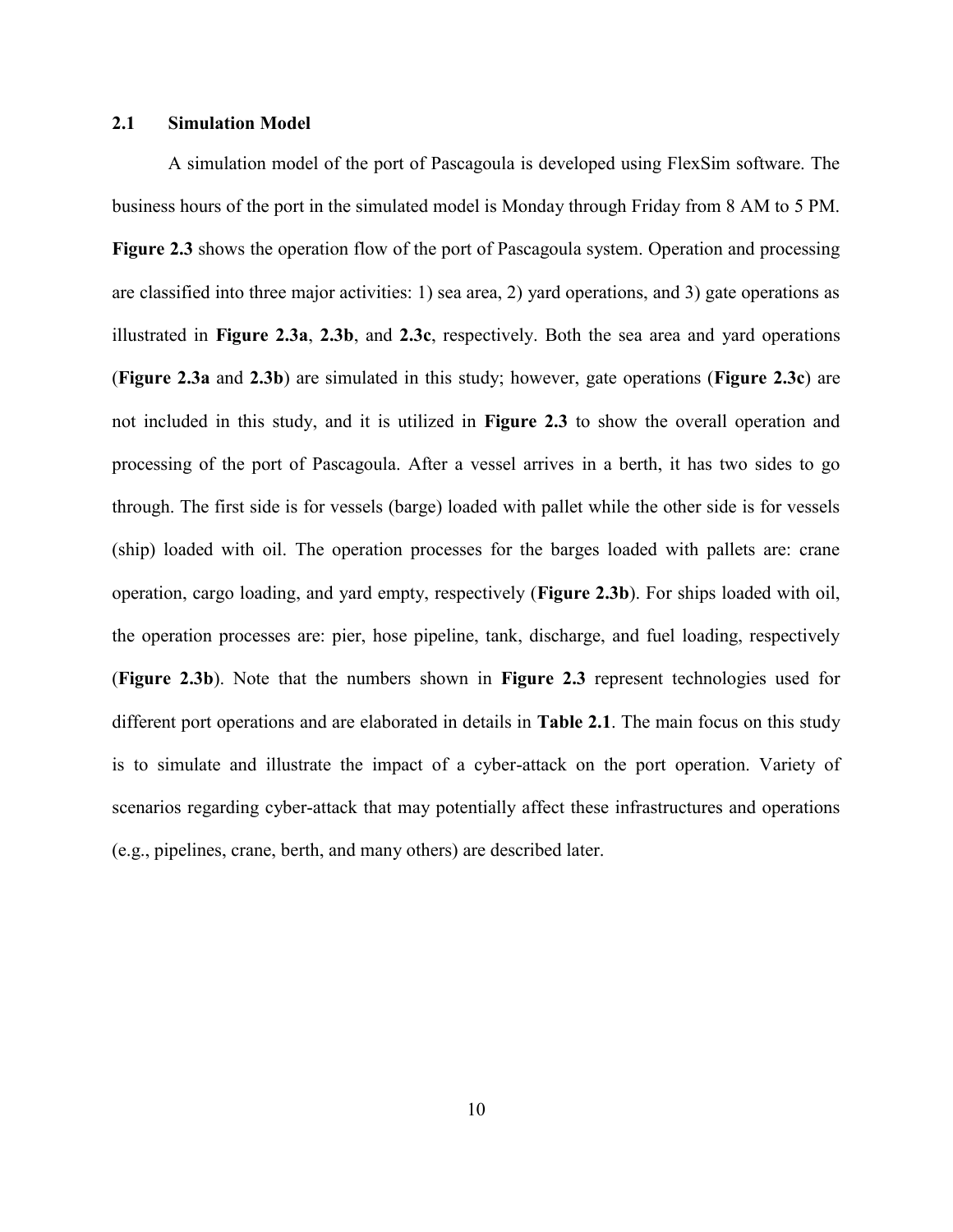

<span id="page-20-1"></span>Figure 2.3 Operation flow of the Port of Pascagoula

# <span id="page-20-0"></span>**2.1.1 Ship and pipeline processing**

In the simulation model, berth can handle up to seven ships at the same time. Ships only handle oils in this port and enter randomly into the system in every 4.5 to 5.5 hours. The length of a ship is 500 feet and can handle up to 113,800 barrels  $(18,090 \text{ m}^3)$  of oil. Each ship generally requires approximately 2 hours to reach to the berth area from the initial waiting area (shown in **Figure 2.4a**), while it takes two to five days for each ship to perform all unloading operations (**Figure 2.4b**). Note that turning maneuver with the channel is difficult; therefore, it is not possible for two ships to move within the channel at the same time due to the narrow channel as shown in **Figure 2.2**. Arrival of the vessels (both ships and barges) to the berth usually requires the vessels to utilize the following technologies: Global Positioning System (GPS), Automated Identification System (AIS), and Electronic Chart Display and Information ECDIS as discussed in details in **Table 2.1**. GPS usually controls the other two technologies (i.e., AIS and ECDIS). These technologies allow the ship to send and receive information regarding location, speed, Matter Countries and Countries and Countries and Countries and Countries and Countries and Countries and Countries and Countries and Countries and Countries and Countries and Countries and Countries and Countries and Count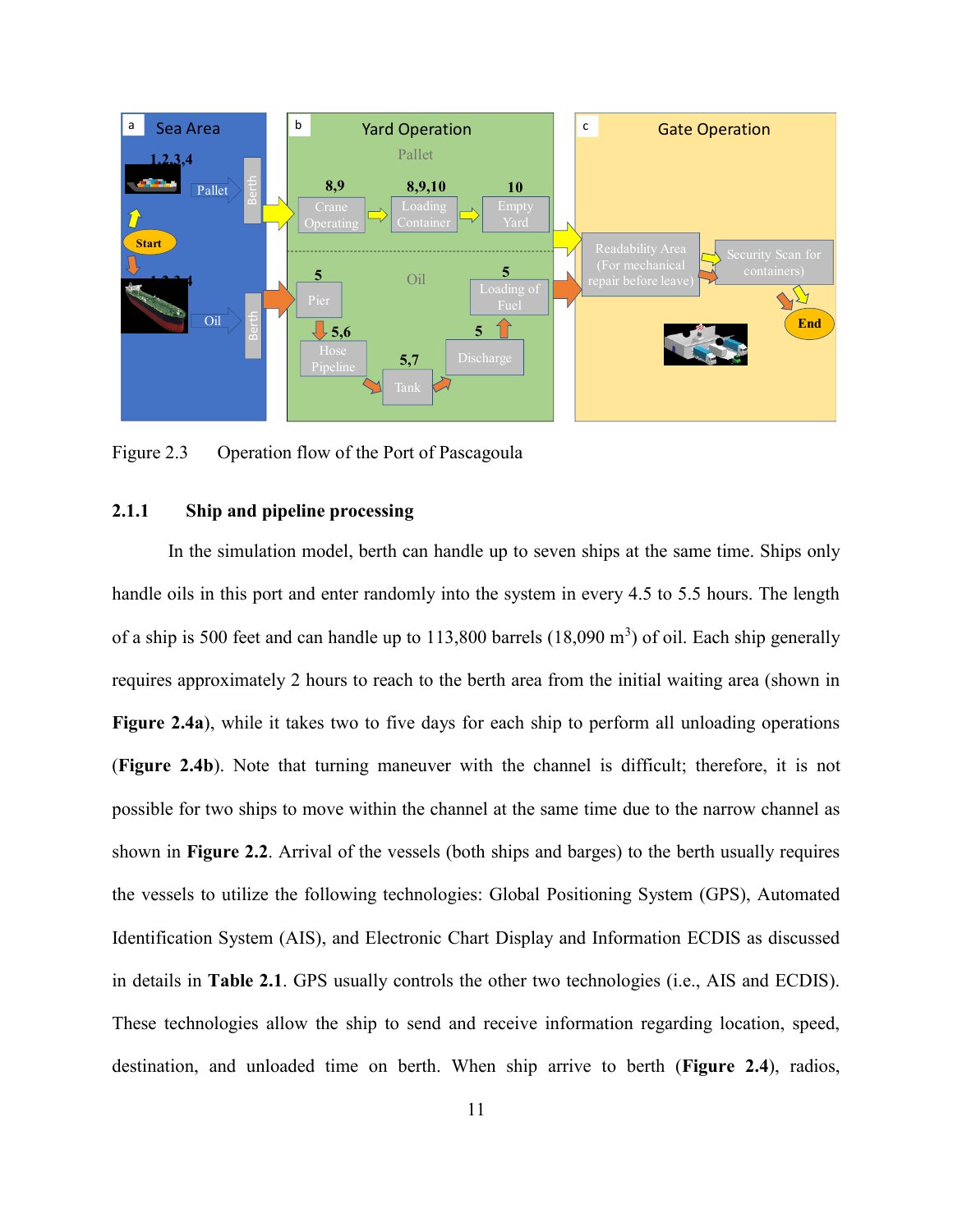<span id="page-21-0"></span>Programmable logic Controllers (PLC), and Remote Terminal Units (RTU) technologies, as discussed in **Table 2.1**, are utilized to unload oil form ships through pipelines to the tanks. After completing the unloading operations, the ship exits the port utilizing again the GPS, AIS, and ECDIS technologies. It shall be noted that the technologies descried in **Table 2.1** are very common technologies utilized in different port operations and the most candidate to be cyberattacked.



**(a)** Ships waiting area prior to departure for leading operations



(**b)** Loading operations of the ships

<span id="page-21-1"></span>Figure 2.4 Simulated waiting area and loading operations for the ships at the Port of Pascagoula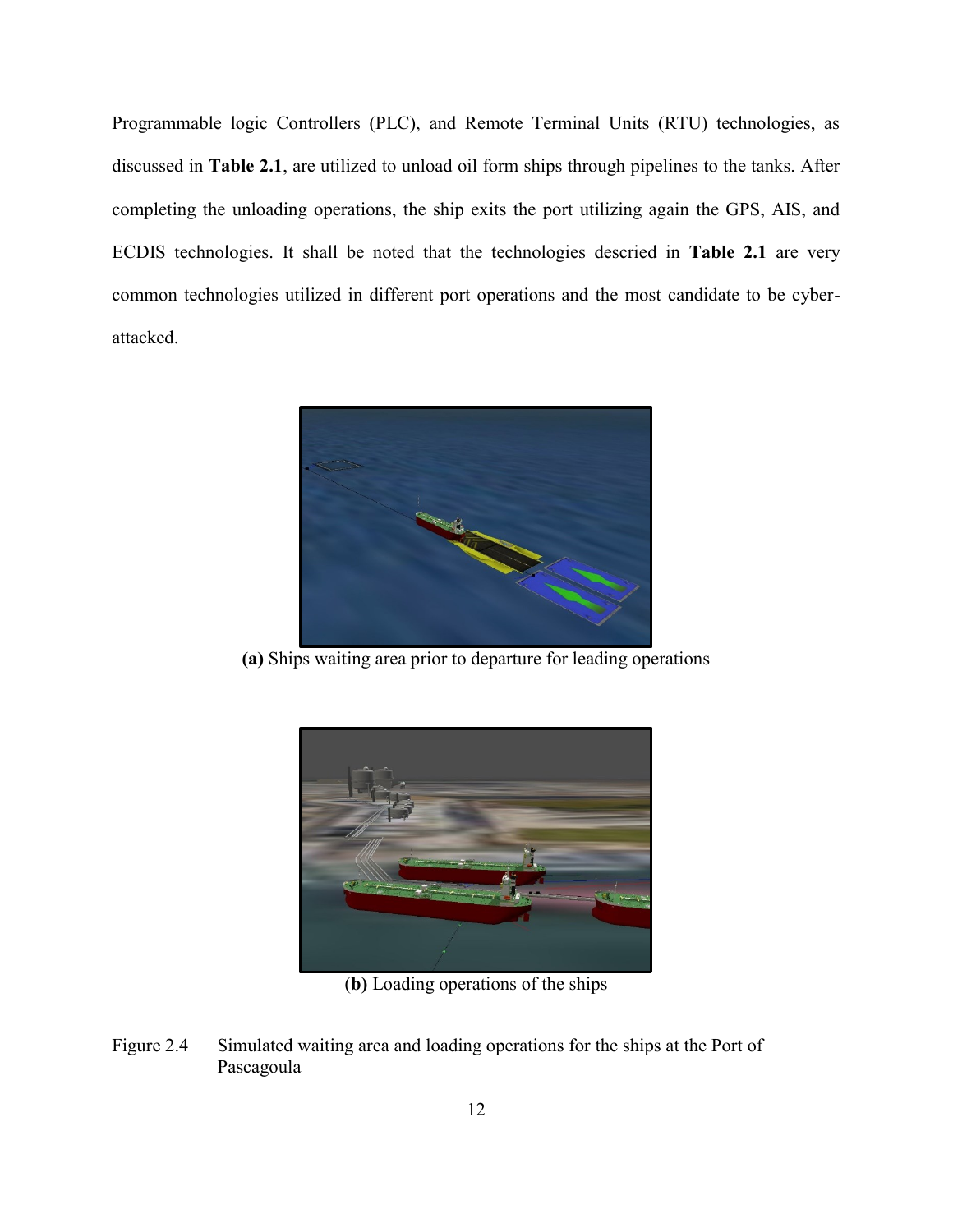| ID <sup>1</sup> | Category | <b>Technology</b>                    | <b>Purpose</b>                        |
|-----------------|----------|--------------------------------------|---------------------------------------|
| 1               |          | Automated Identification System      | Identify ship as they come into the   |
|                 |          | (AIS)                                | port.                                 |
| 2               |          | Global Positioning System (GPS)      | Provides geolocation and time         |
|                 | Vessel   |                                      | information.                          |
| 3               |          | Radar                                | Determine the range, angle, or        |
|                 |          |                                      | velocity of objects                   |
| $\overline{4}$  |          | Electronic Chart Display and         | Integrate position information from   |
|                 |          | Information (ECDIS)                  | position, heading, and speed.         |
| 5               |          | Radios                               | Pump gasoline from ship to the fuel   |
|                 |          |                                      | manifold.                             |
| 6               | Fluid    | Programmable logic Controllers       | Control pipeline meters and pumps.    |
|                 |          | (PLC)                                |                                       |
| 7               |          | Remote Terminal Units (RTU)          | Monitor tank gauges and detect leaks. |
| 8               |          | <b>Optical Character Recognition</b> | Identify cargo.                       |
|                 |          | OCR)                                 |                                       |
| 9               |          | Radio Frequency Identification Tags  | Identify cargo.                       |
|                 | Cargo    | (RFID)                               |                                       |
| 10              |          | Terminal Operating Systems (TOS)     | Help orchestrate the location and     |
|                 |          |                                      | movement of cargo from ship, to       |
|                 |          |                                      | yard, to truck.                       |

Table 2.2 Technologies utilized in the Port of Pascagoula.

<sup>1</sup>The IDs use for clarification in **Figure 2.3**.

# <span id="page-22-0"></span>**2.1.2 Barge and crane processing**

The simulation modeling can handle up to four barges at the same time. A barge always transferring pallet and enters the system randomly on every 2.5 to 3.5 hours. The usual size of the barge is 195 feet without any compartment facility. The average capacity for barge 1,500 tons. Each barge requires 8 to 10 hours for unloading depending on the type of commodities carried by the barges. Our simulation model includes four cranes to load/unload pallets from barges to yards as shown in **Figure 2.5**. Like ships, barges also utilize the same technologies (GPS, AIS, and ECDIS) to arrive at the berthing places from the initial waiting areas as shown in **Figure 2.2**. Once a barge arrives to a berth, cranes are used to load/unload the pallets from a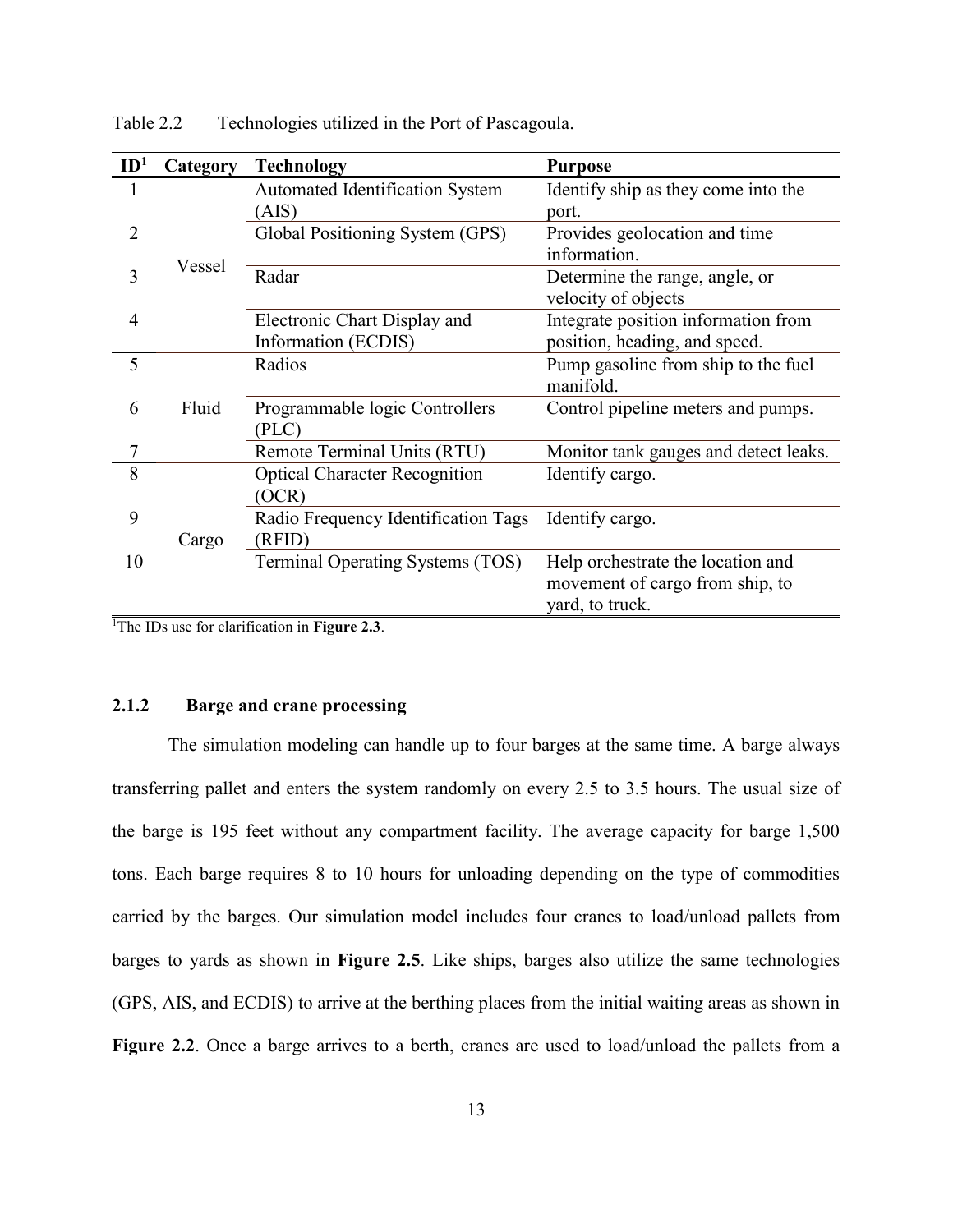barge to a yard by using the following technologies: Optical Character Recognition (OCR), Radio Frequency Identification Tags (RFID), and Terminal Operating Systems (TOS) as described in **Table 2.1**. Then, OCR and RFID identify the destination containers of the pallets. TOS technology receives information from the OCR and RFID regarding the pallet location and then provides updated information, regarding pallet movement from ship to yard and then to truck. After the unloading operations are performed, the barges exit into the system by utilizing the similar technologies as described for the ships (i.e., GPS, AIS, and ECDIS).



**(a)** Real port crane operation (Available from: www.portofpascagoula.com)



**(b)** Simulated crane operation

<span id="page-23-0"></span>Figure 2.5 Real and simulated crane operations for the Port of Pascagoula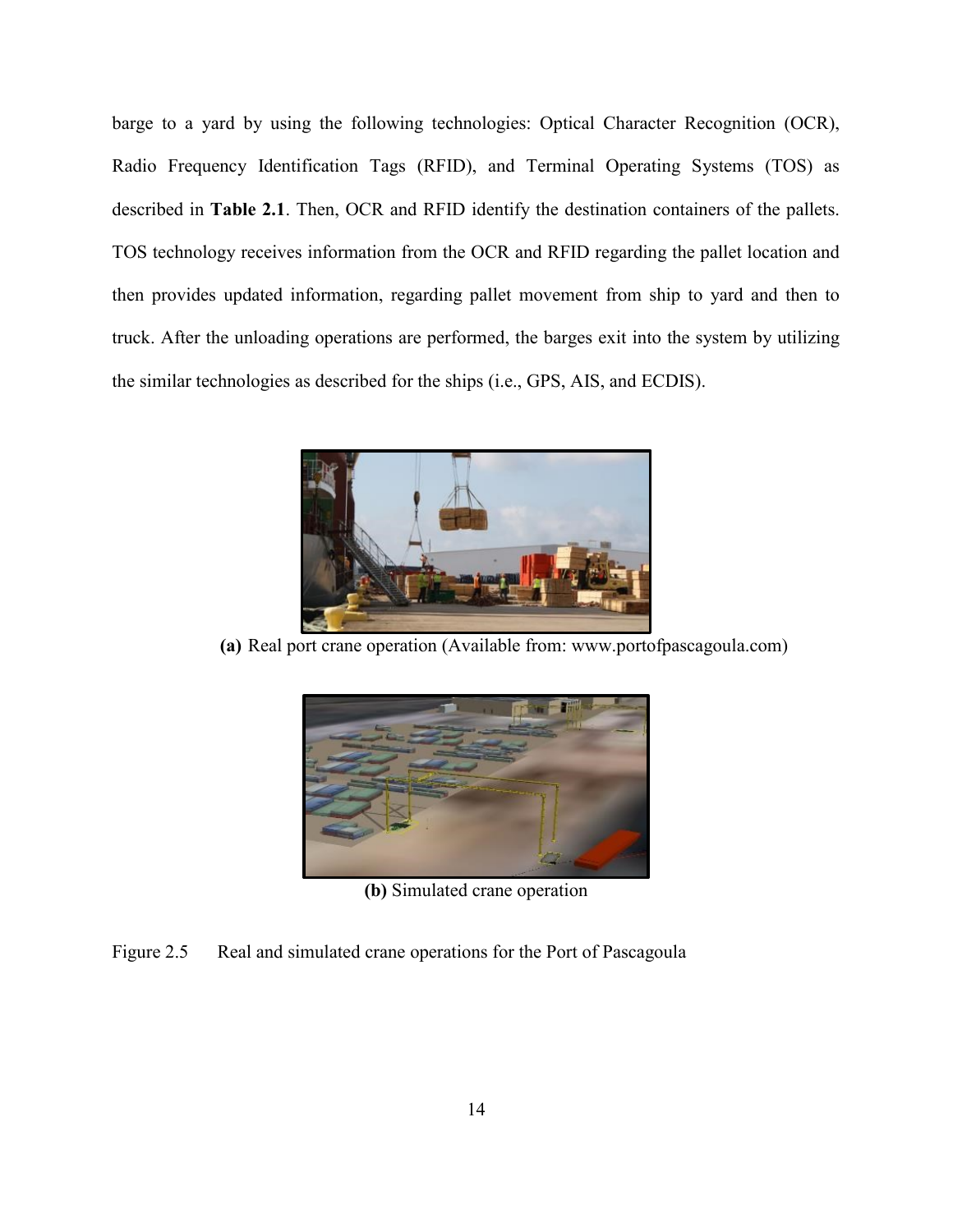## CHAPTER III

# EXPERIMENTAL AND RESULTS

<span id="page-24-0"></span>This section discusses four sets of experiments to illustrate the impact of cyber-attack on a full-service deep waterway port. By assuming that a cyber-attack may occur in any specific type of technology, four different experiments are conducted, namely, cyber vulnerabilities on Programmable Logic Controllers (PLC), cyber vulnerabilities on Radio Frequency Identification Tags (RFID) and Optical Character Recognition (OCR), and cyber vulnerabilities on navigation technologies (e.g., Global Positioning System (GPS), Automated Identification System (AIS)) for ships and barges. The following measures are used to assess the performance of these experiments: total number of vessels (i.e., ships or barges) (i) waiting time, (ii) ideal time, (iii) processing time, and (iv) fluid level on the reservoirs (i.e., tank level). There is a total of 15 replications simulated for each experiment and for a period of three weeks.

#### <span id="page-24-1"></span>**3.1 Experiment 1: Cyber Vulnerabilities on Programmable Logic Controllers (PLC)**

The first set of experiments illustrate the impact of cyber vulnerabilities on PLC over the entire port operations. Essentially, pipelines are utilized to transfer fluid from ships to tanks, and PLC controls these pipelines (i.e., controlling pipeline meters and pumps). As described earlier, the simulation model can handle up to seven ships in berth, and each ship usually takes 2-5 days to unload. Cyber-attack on PLC usually affects the process of transferring the oil from ships to tanks. The performance measures in this experiment are: waiting time for ships to enter the channel and the total number of ships exiting the simulation model. Four scenarios are created,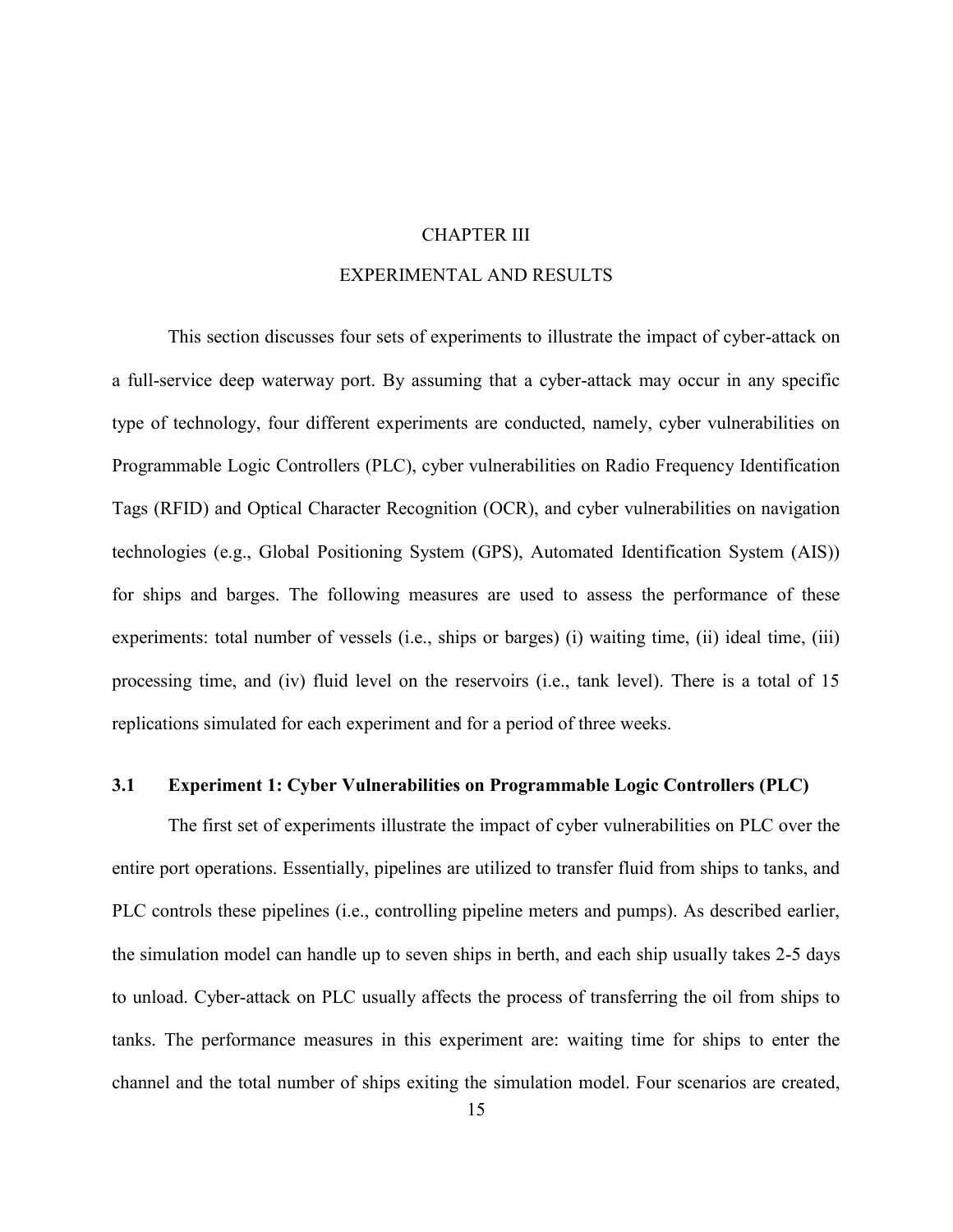namely, delay of 1 day, 2 days, 4 days, and 6 days on the oil transferring process, respectively, to assess the impact of cyber vulnerabilities on PLC.

**Table 3.1** summarizes the results from this set of experiment. **Figure 3.1** represents the difference between normal scenario with the other scenarios (e.g., 1 day, 2 days, 4 days, and 6 days) with respect to waiting time for ships and total number of ships exiting the system with statistical analysis. A *t*-groping test was conducted on these scenarios to show if there is any statistically significant difference at 95% confidence that shown in **Table 3.2**. For illustration, each scenario has different letter means that they are statistically significant different (i.e., waiting time of ships for scenario of 1 day and 2 day that assigned to letters "A" and "B", respectively). If two scenarios assigned to the same letter, that means they are statistically similar (i.e., waiting time of ships of normal and 1 day scenarios assigned to letter "A").

| <b>Scenario</b> | <b>Waiting Time of Ship</b><br>(hr) | <b>Throughput</b><br>(No. of Ships) |
|-----------------|-------------------------------------|-------------------------------------|
| Normal          |                                     | 29                                  |
| 1 Day           |                                     | 23                                  |
| 2 Days          | 13                                  | 20                                  |
| 4 Days          | 46                                  |                                     |
| 6 Days          |                                     | 14                                  |

<span id="page-25-0"></span>Table 3.1 Test results of cyber vulnerabilities on PLC Experiment

Results indicate that the cyber-attack on PLC may not significantly impact the waiting time of ships in the port on the very first day, even though there would be a significant decrease in the total number of ships exiting the system by approximately 19%. Results further indicate that for a delay of 2 days due to cyber-attack on the PLC, ship waiting time significantly increases by 13 hours while exits of ships into the system is dropped by 39%. For a delay of 4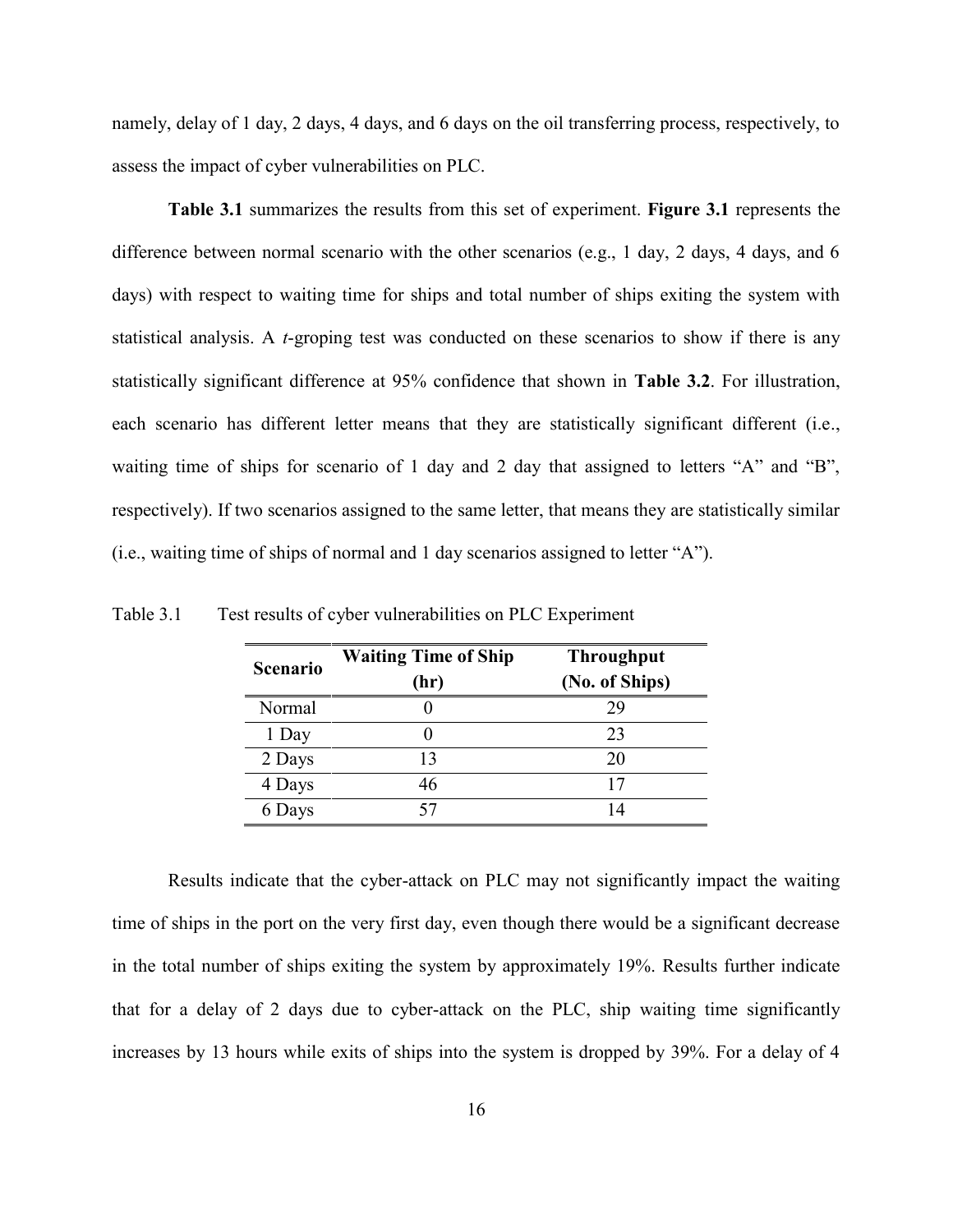<span id="page-26-0"></span>and 6 days, there is significant increase in the ship waiting time by approximately 46 and 57 hours, respectively while the total number of ships decreases by 42% and 52%, respectively. Finally, results in **Figure 3.1** illustrate that the cyber-attack on PLC resulted a 6 days delay can reduce the performance of the port by approximate 50% and increase the waiting time of ships in the ports for 7 business days.



<span id="page-26-2"></span>Figure 3.1 Scenario comparison of cyber vulnerabilities on PLC

<span id="page-26-1"></span>

| Table 3.2 |  | <i>t</i> -groping statistical analysis of cyber vulnerabilities on PLC |
|-----------|--|------------------------------------------------------------------------|
|           |  |                                                                        |

| <b>Scenario</b> | <b>Waiting Time of Ship</b><br>(hr) | t-test | <b>Throughput</b><br>(No. of Ships) | t-test |
|-----------------|-------------------------------------|--------|-------------------------------------|--------|
| Normal          |                                     |        | 29                                  |        |
| 1 Day           |                                     |        | 23                                  |        |
| 2 Days          | 13                                  |        | 20                                  |        |
| 4 Days          | 46                                  |        |                                     |        |
| 6 Days          |                                     |        |                                     |        |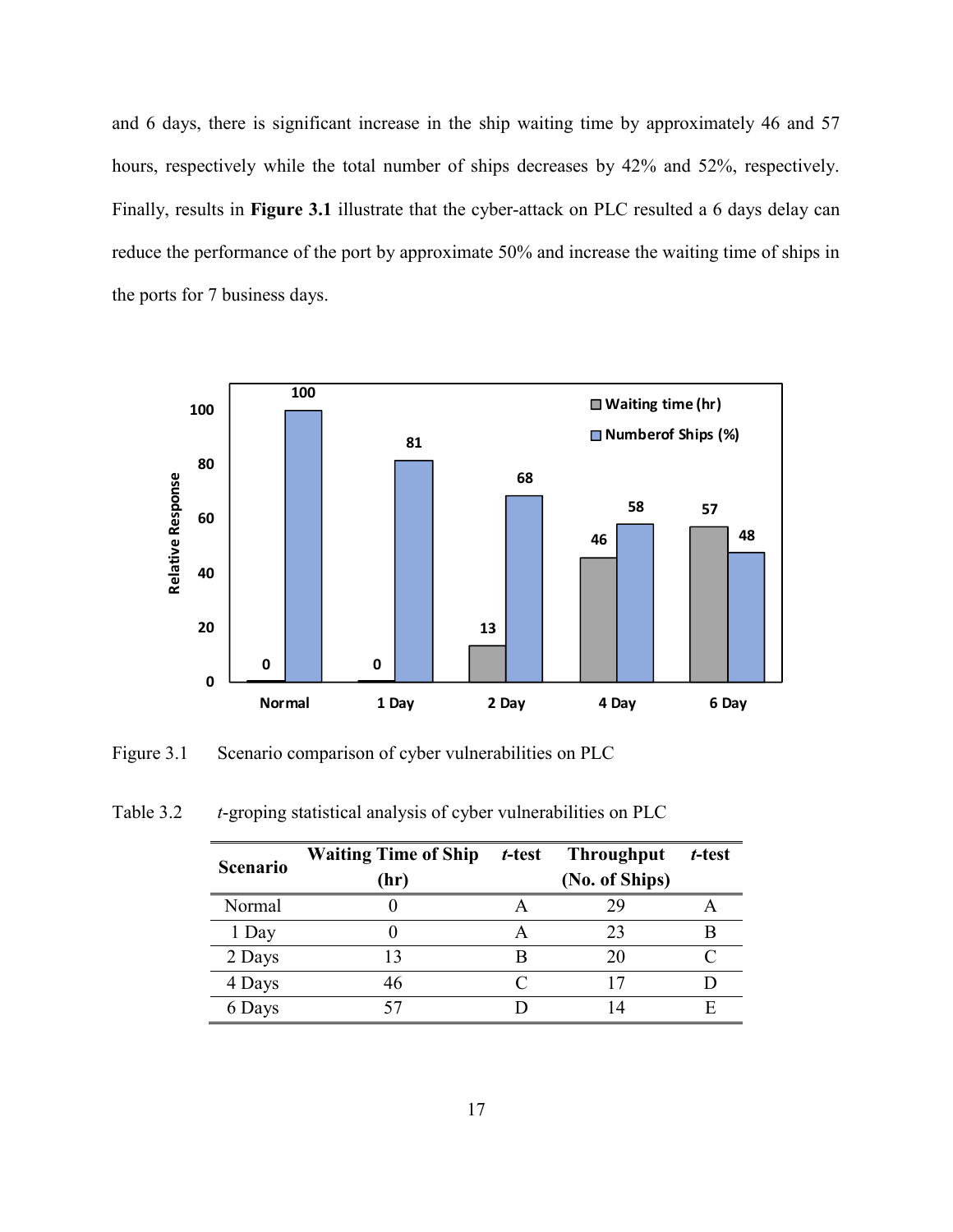**3.2 Experiment 2: Cyber Vulnerabilities on Radio Frequency Identification Tags (RFID) and Optical Character Recognition (OCR)**

The next set of experiments illustrate the effect of cyber vulnerabilities on both of RFID and OCR and their consequences to a given port. More specifically, this experiment focuses on cyber-attack that effect pallets harbor. In the simulation model, four cranes are used to transfer the pallets from barges to the yard. RFID and OCR technologies are usually used to manage cranes activities while transferring and identifying pallets. Six scenarios are simulated in this experiment to see the impact resulted from delays of the cranes process for up to 16 hours (2 business days). The performance measures utilized in this experiment are: waiting time to identify pallets and move them to the right location in yard and the total number of pallets processed.

The results from this experiment are shown in **Table 3.3**. **Figure 3.2** represents the difference between normal scenario with the scenarios (e.g., 0.5 hr, 1 hr, 2 hrs, 4 hrs, 8 hrs and 16 hrs) with respect to waiting time of pallets and the total number of pallets processed in the system. **Table 3.4** summarizes a *t*-grouping test that is conducted on these scenarios to show if there is statistically significant difference at 95% confidence similar to the previous experiment.

| <b>Scenario</b>   | <b>Waiting Time of Pallets</b><br>(hr) | <b>Throughput</b><br>(No of pallets) |
|-------------------|----------------------------------------|--------------------------------------|
| Normal            | 4                                      | 179                                  |
| 0.5 <sub>hr</sub> | 22                                     | 173                                  |
| 1 <sub>hr</sub>   | 116                                    | 104                                  |
| 2 <sub>hr</sub>   | 180                                    | 58                                   |
| 4 <sup>hr</sup>   | 216                                    | 30                                   |
| 8 hr              | 249                                    | 15                                   |
| 16 <sup>hr</sup>  | 255                                    | 8                                    |

<span id="page-27-0"></span>Table 3.3 Test results of cyber vulnerabilities on RFID and OCR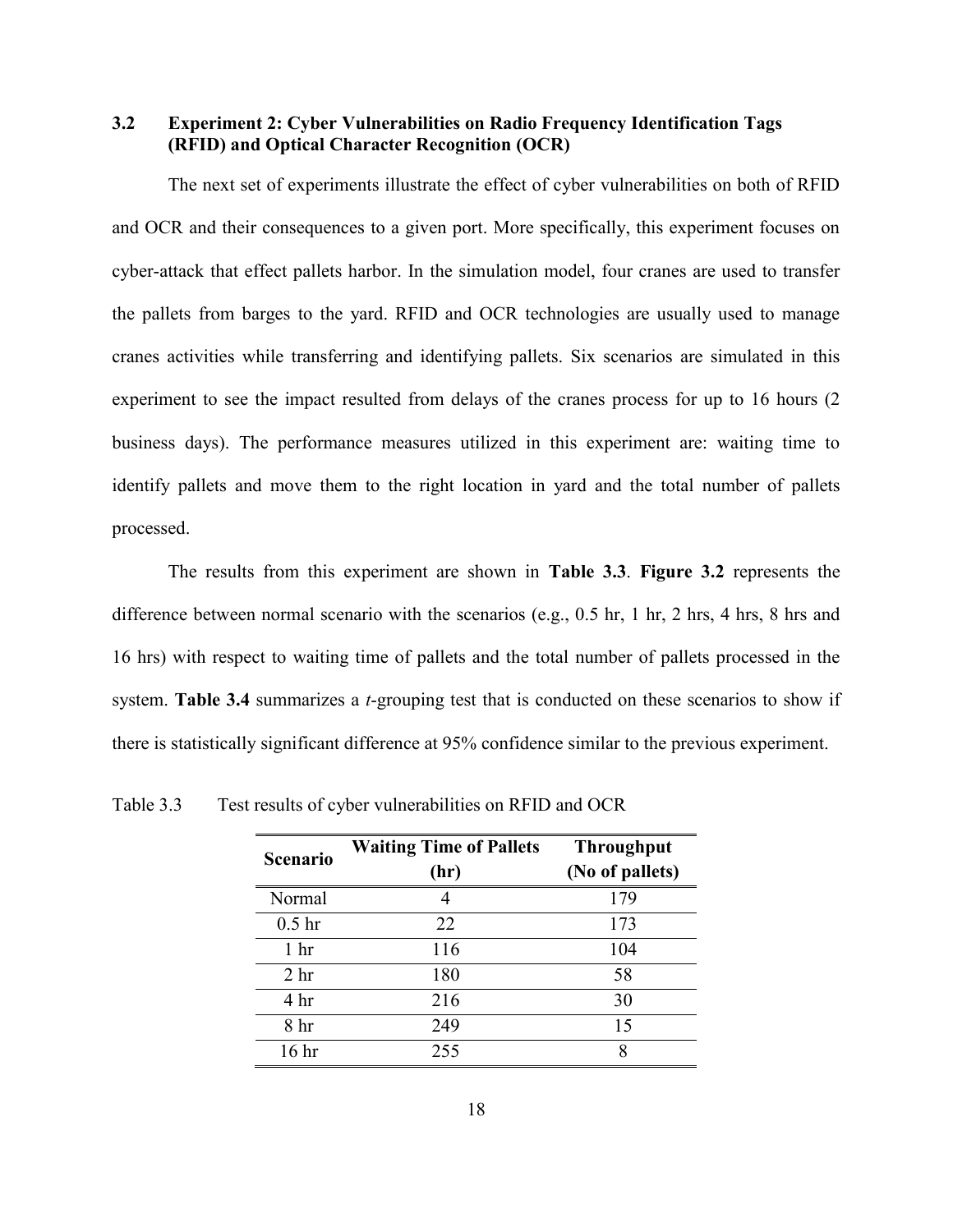Results indicate that if cyber-attack is taken place into the system that results in delay the cranes processes for 0.5 hours, the waiting time of pallets will significantly increase 18 hours and number of pallets significantly decrease by 4%. For scenario of 1 hour delay of cranes processing, the waiting time of pallets will significantly increase 111 hours (approximately 14 business days) and number of pallets significantly decrease by 42% (almost half of the number of pallets). For cyber-attack that results in delay the cranes processes for 2 hours, the waiting time of pallets significantly increase to 176 hours (22 business days) and the total number of pallets processing are dropped by 68%. Further, for a scenario of 4 hours delay of cranes processing, the waiting time of pallets significantly increases to 212 hours (26 business days) while the number of pallets processed by the crane significantly decrease by 83%. Delays in cranes processing of 8 hours (one day of work) would result in significant increase of waiting time of pallets by 244 hours (30 business days) and significant drops the pallets handling quantity by 92%. In case where cyber-attack results in delay the cranes processing for 16 hours (2 business days), the pallets waiting time significantly increases to 251 hours (31 business days) and the total number of pallets processed by the crane dropped by 96%. The impact of cyberattack on RFID and OCR for two business days would results in increasing waiting time of pallets to 31 business days and decreases the processing of pallets by 96%.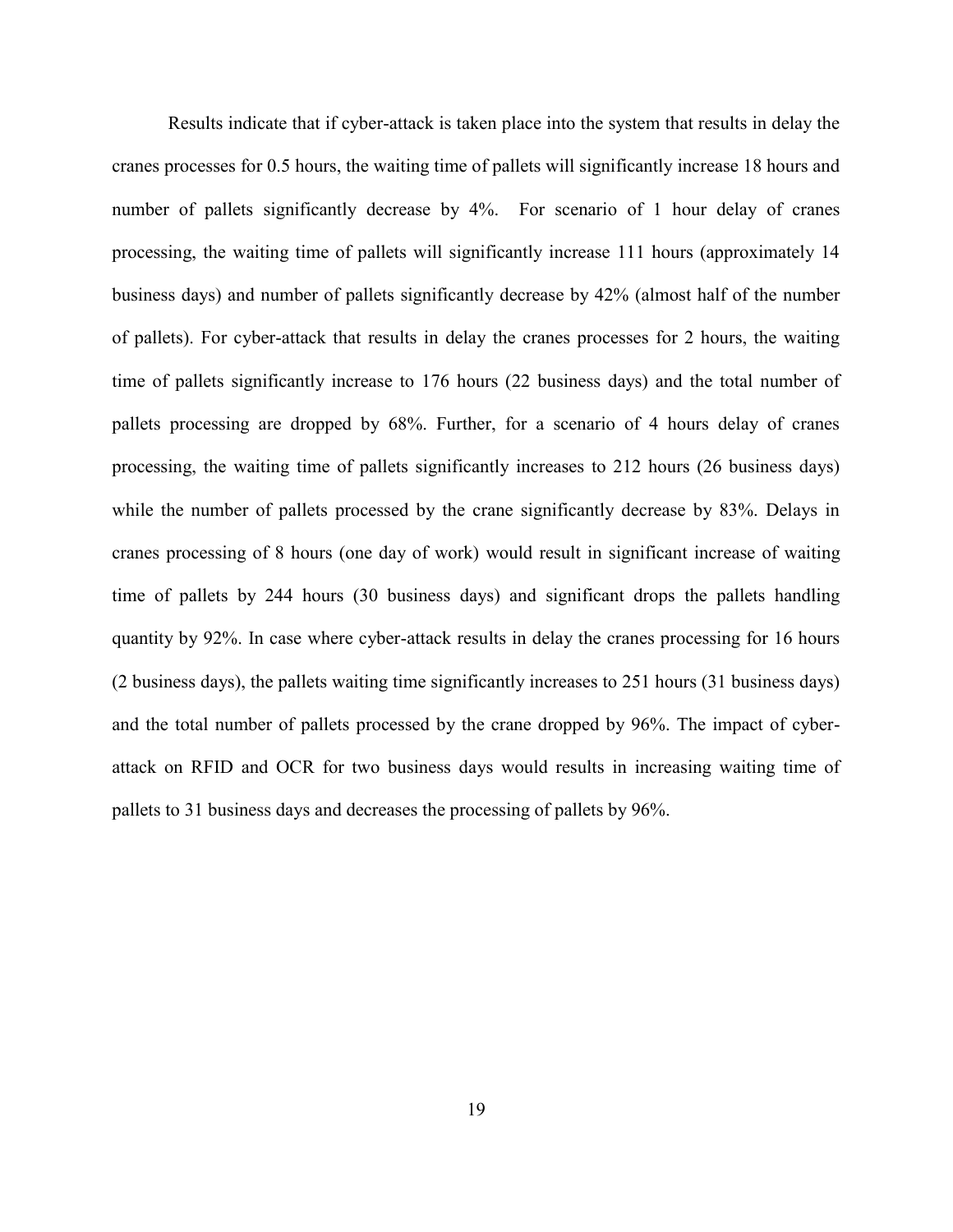

<span id="page-29-2"></span>Figure 3.2 Comparison of scenarios of cyber vulnerabilities on RFID and OCR

| Scenario          | <b>Waiting Time of Pallet</b><br>(hr) | t-test | <b>Throughput</b><br>(No of pallet) | t-test |
|-------------------|---------------------------------------|--------|-------------------------------------|--------|
| Normal            |                                       | A      | 179                                 | A      |
| 0.5 <sub>hr</sub> | 22                                    | B      | 173                                 | B      |
| 1 <sub>hr</sub>   | 116                                   | C      | 104                                 | C      |
| 2 <sub>hr</sub>   | 180                                   | D      | 58                                  |        |
| 4 <sup>hr</sup>   | 216                                   | E      | 30                                  | Е      |
| 8 <sup>h</sup> r  | 249                                   | F      | 15                                  | F      |
| 16 <sup>hr</sup>  | 255                                   | G      | 8                                   | G      |

<span id="page-29-1"></span>Table 3.4 *t*-groping statistical analysis of cyber vulnerabilities on RFID and OCR

# <span id="page-29-0"></span>**3.3 Experiment 3: Cyber Vulnerabilities on Navigation Technologies for Ships**

This set of experiments illustrate the impact of cyber-attack on navigation technologies (i.e. GPS, AIS, and ECDIS technologies) that utilized to identify vessels location and directions. The experiment focuses in cyber-attack on navigation technologies that impacts the fluid side of berth. There is a total of seven berths for vessels that located in two sides. The first one (berth A)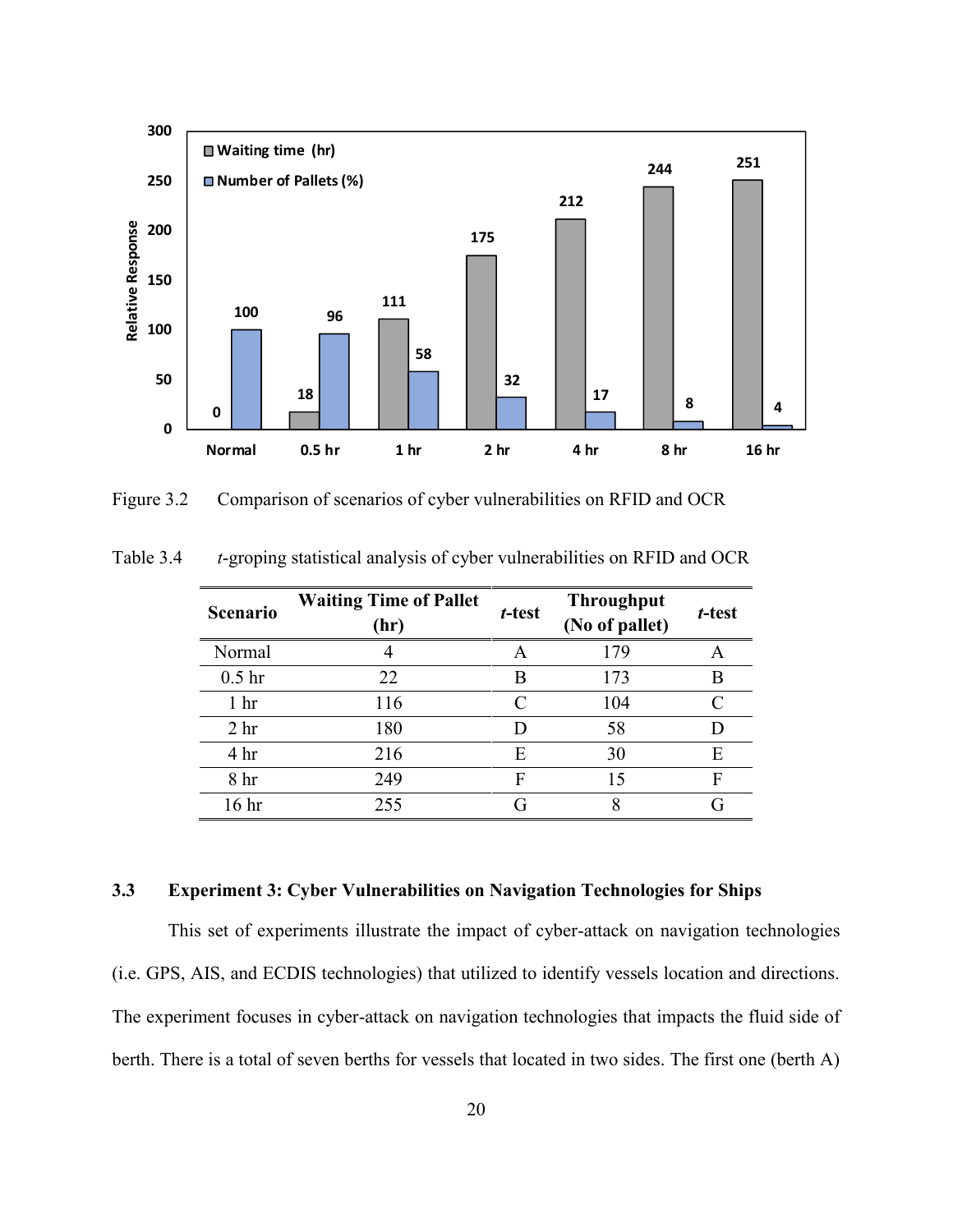includes four berths with up to nine tanks and the other one (berth B) includes three berths with six tanks as shown in **Figure 3.3**. GPS, AIS, or ECDIS technologies manage ships entrance to channels until arriving to berth. Thus, cyber-attacks on navigation technologies would affect the number of ships coming to ports. To simulate this impact, four scenarios are conducted in this experiment as following: one of the seven berths does not receive any ship, two of the seven berths do not receive any ship, berth B side that includes three berths do not receive any ship, and berth A that includes four berths do not receive any ship. Performance measures in this experiment are: waiting time for ships to enter the channel, number of ships exiting the system, processing time, idle time, and tanks status.



Figure 3.3 Simulated fluid side berthing for the Port of Pascagoula

<span id="page-30-0"></span>**Table 3.5** summarizes the test results of this experiment. For clarification, normal scenario represents the normal condition of the port where all 7 berths functions, and 6 berths scenario represents the case that one of the seven berths does not work and the like. **Figures 3.4** and **3.5** represent the difference between normal scenario with the other scenarios (e.g. 6 berths,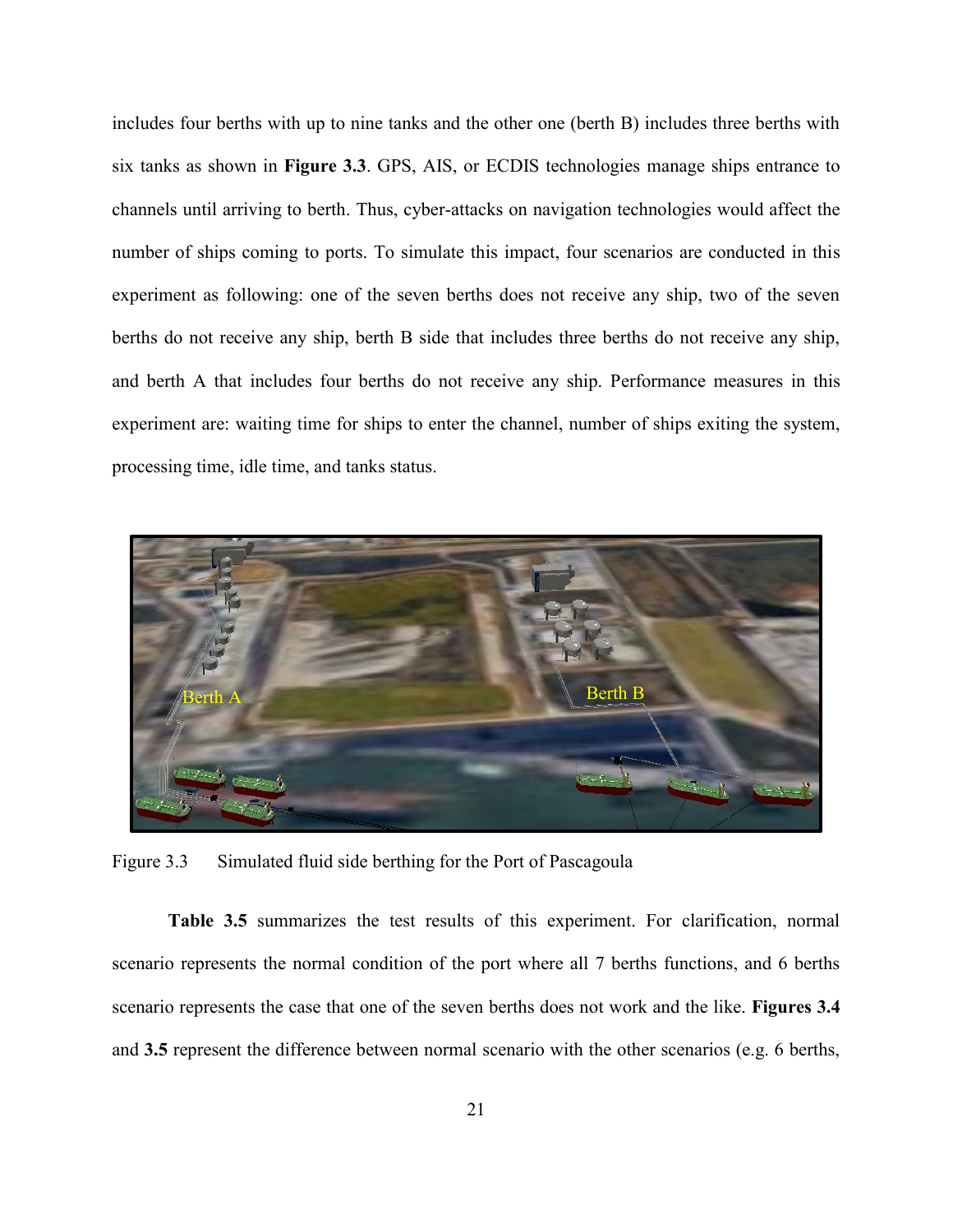5 berths, 4 berths, and 3 berths) with respect to waiting time of ships, total number of ships, processing time, idle time, and tanks status. Statistical *t*-grouping analysis is conducted to identify if there is a statistical difference between scenarios as shown in **Table 3.6** (described in section 3.1).

| Scenario | <b>Waiting Time of Ship</b><br>(hr) | <b>Throughput</b><br>(No. of Ship) | <b>Processing</b><br>(Min) | <b>Idle</b><br>(Min) | <b>Tanks</b><br>(Empty) |
|----------|-------------------------------------|------------------------------------|----------------------------|----------------------|-------------------------|
| Normal   |                                     |                                    |                            | 7.0                  |                         |
| 6 berths |                                     |                                    | 20                         | 3.6                  | 87                      |
| 5 berths | 32                                  | 19                                 |                            | 2.1                  | 88                      |
| 4 berths | 64                                  | 16                                 | 14                         | l .4                 | 83                      |
| 3 berths | 100                                 |                                    |                            | $0.8\,$              | 96                      |

<span id="page-31-0"></span>Table 3.5 Test results of cyber vulnerabilities on navigation technologies for ships



<span id="page-31-1"></span>Figure 3.4 Comparison of waiting time of ships, number of ships, and idle time.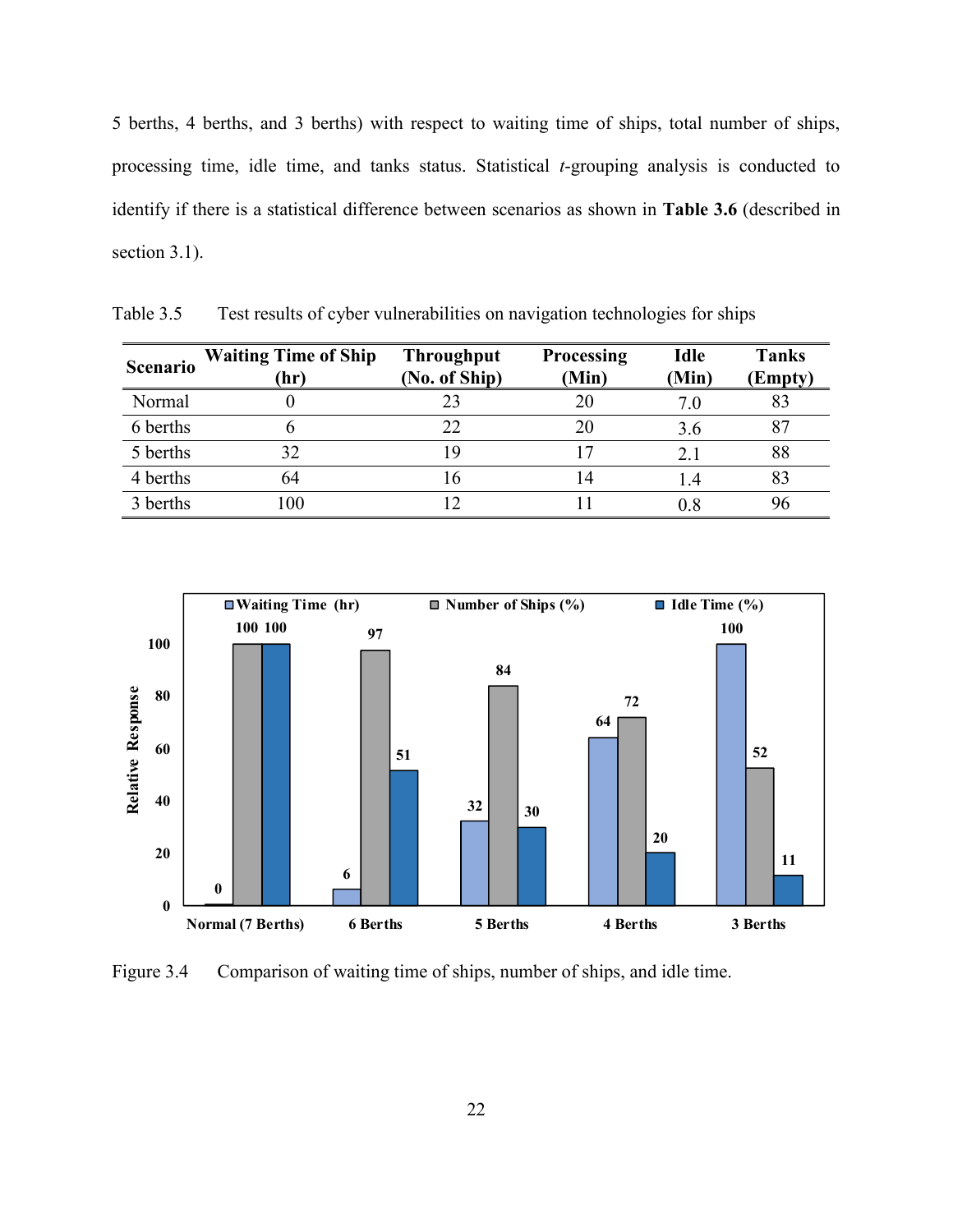

<span id="page-32-1"></span>Figure 3.5 Comparison of number of ships, processing time, and tanks status.

|          | <b>Waiting</b><br>Scenario Time of t-test<br>Ship (hr) |   | Throughput<br>(No. of Ship) | $t$ -test | Processing <i>t</i> -test $\lim_{t \to \infty} t$ |   |     | t-test | <b>Tanks</b><br>$\cdot$ (Empty) $t$ -test |           |
|----------|--------------------------------------------------------|---|-----------------------------|-----------|---------------------------------------------------|---|-----|--------|-------------------------------------------|-----------|
| Normal   |                                                        |   | 23                          | A         | 20                                                | A | 7.0 | A      | 83                                        |           |
| 6 berths | 6                                                      | B | 22                          | B         | 20                                                | B | 3.6 | B      | 87                                        | B         |
| 5 berths | 32                                                     |   | 19                          |           | 17                                                |   | 21  | C      | 88                                        | $\subset$ |
| 4 berths | 64                                                     | Ð | 16                          |           | 14                                                | D | 14  | D      | 83                                        |           |
| 3 berths | 100                                                    | E |                             | E         | 11                                                | E | 0.8 | Ε      | 96                                        |           |

<span id="page-32-0"></span>Table 3.6 *t*-groping analysis of cyber vulnerabilities on navigation technologies for ships

In **Figure 3.4**, the waiting time of ships significantly increase from normal scenario to 6 berths, 5 berths, 4 berths, and 3 berths by 6, 32, 64, and 100 hours, respectively. This shows that the cyber-attack on navigation technologies would results in delay the ships for approximately 1 to 13 business days. Results indicate that the total number of ships reduced significantly for each scenario with respect to the base/normal scenario, such as 6 berths scenario reduced 3%, 5 berths scenario reduced 16%, 4 berths scenario reduced 28%, and 3 berths scenario reduced 48%. Total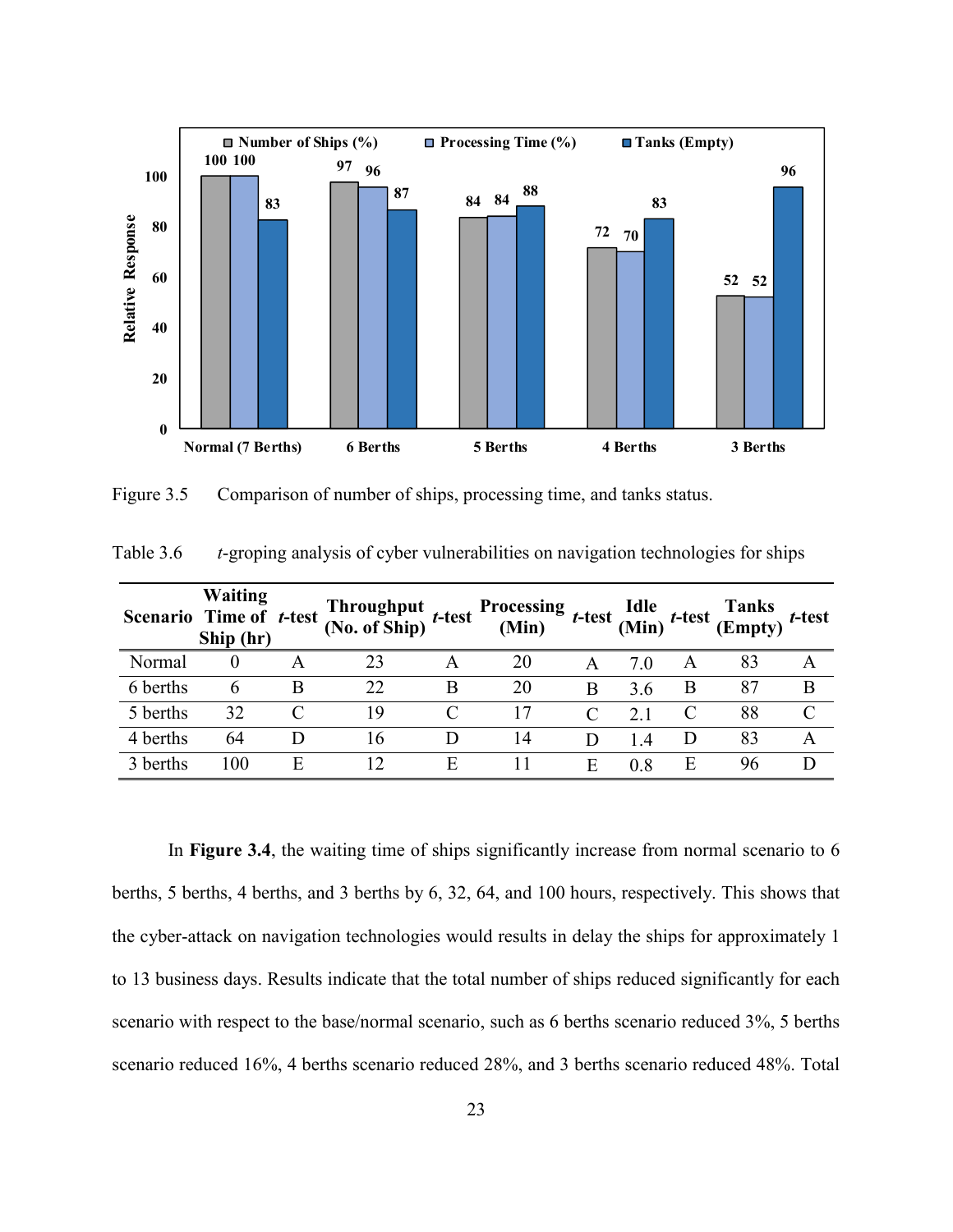number of ships decreases up to around 50%. Further, the idle time reduced for each scenario with respect to the normal scenario. For 6, 5, 4, and 3 berths scenarios, the idle time reduced by 49, 70, 88, and 89%, respectively. Note that the idle time is reduced significantly even in the case of 6 berths (reduced 49%).

**Figure 3.5** shows performance measures of total number of ships in the system, processing time, and tanks status. The total number of ships are described in the previous paragraph but included in **Figure 3.5** for clarification with processing time and tanks status. Processing time of berths decrease significantly for each scenario with respect to the normal scenario. This is expected as the total number of ships also significantly decreased. The processing time reduced by 4 ,16, 30, and 48% for 6, 5, 4, and 3 berths, respectively. The tanks status increased for all scenarios with respect to the normal, except the scenario of 4 berths that has similar value as the normal case. This is because the simulation model includes a total of seven berths for vessels that located in two sides, the first one (berth A) includes four berths with nine tanks and the other one (berth B) includes three berths with six tanks as shown in **Figure 3.3**. The difference in tanks number between berth A and B led to the tank status of the scenario of 4 berths value to be similar to the normal scenario. In overall, cyber-attack on navigation technologies for ships can affect the ports operations significantly with respect to delaying the port operations and processing time and the number of ships handled by the port.

# <span id="page-33-0"></span>**3.4 Experiment 4: Cyber Vulnerabilities on Navigation Technologies for Barges**

This experiment shows the impacts of cyber-attack on navigation technologies (i.e. GPS, AIS, and ECDIS technologies) that are utilized to identify vessels location and directions. Basically, it similar to the experiment of cyber-attack on navigation technologies for ships; however, the experiment focuses in cyber-attack on navigation technologies that impacts the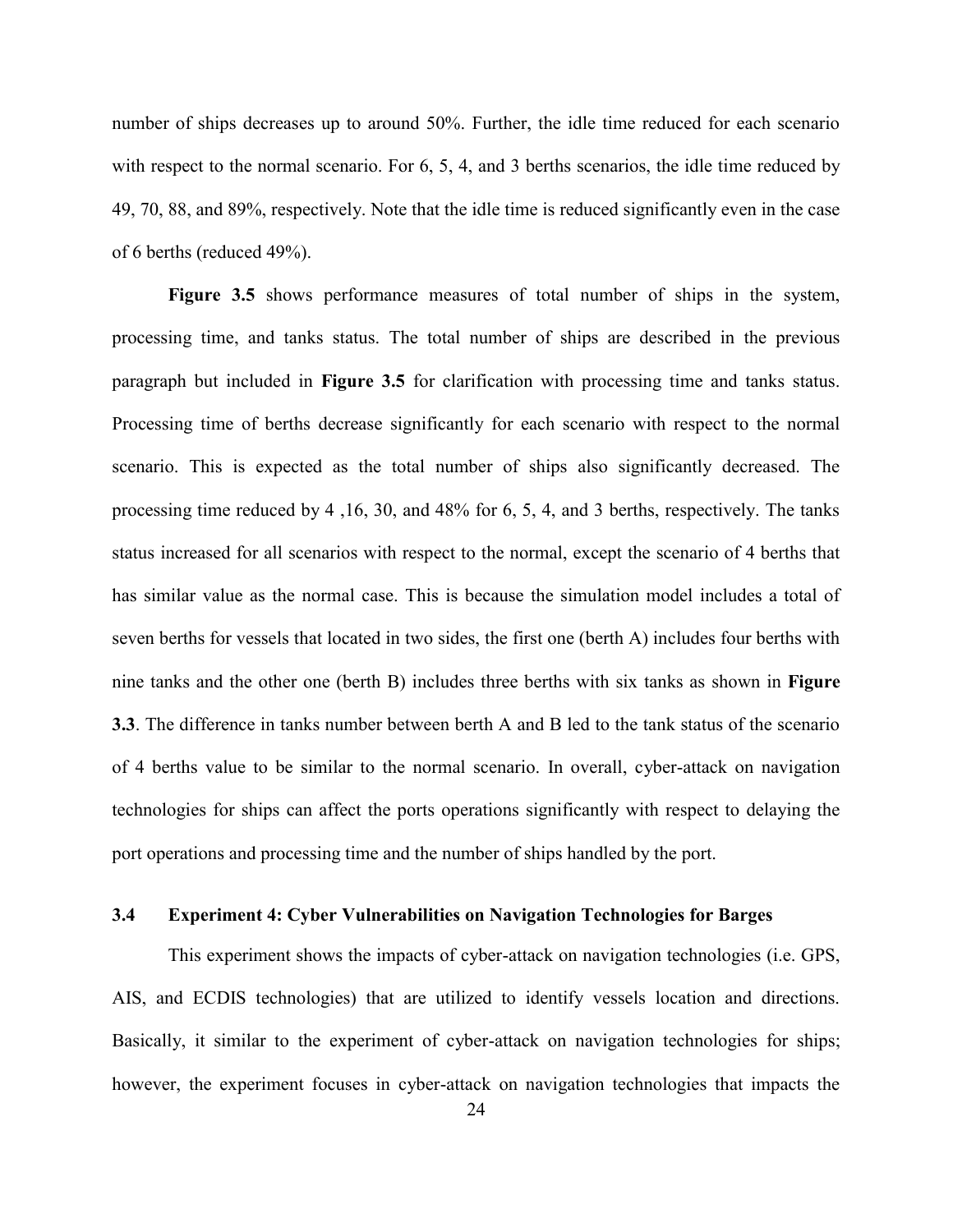pallet side of berth which includes a total of four berths for barges. Navigation technologies manage barges entrance to channels until arriving to berth. Thus, cyber-attack on navigation technologies would affect the number of vessels coming to ports. To simulate this impact, two scenarios are conducted in this experiment as following: one of the four berths does not receive any barge, and two of the four berths do not receive any barge. Performance measures in this experiment are: waiting time for barges to enter the channel, number of barges exiting the system, processing time, and idle time.

**Table 3.7** summarizes the test results from this experiment. For clarification, normal scenario represents the normal condition of the port where 4 berths work, and 3 berths scenario represents the case that one of the four berths does not receive any barge, and 2 berths scenario represents the case that two of the four berths do not receive any barge. **Figure 3.6** represents the difference between normal scenario with the other scenarios (e.g. 3 berths, and 2 berths) with respect to waiting time of barges and total number of barges, processing time, and idle time. **Table 3.8** provides statistical *t*-groping analysis to identify if there is a statistical difference between scenarios (described in section 3.1).

**Scenario Waiting Time of Barges (hr) Throughput (No. of barge) Processing (Min) Idle (Min)** Normal 0 44 20 8 3 Berths 26 39 18 4 2 Berths 85 26 12 2

<span id="page-34-0"></span>Table 3.7 Test results of cyber vulnerabilities on navigation technologies for barges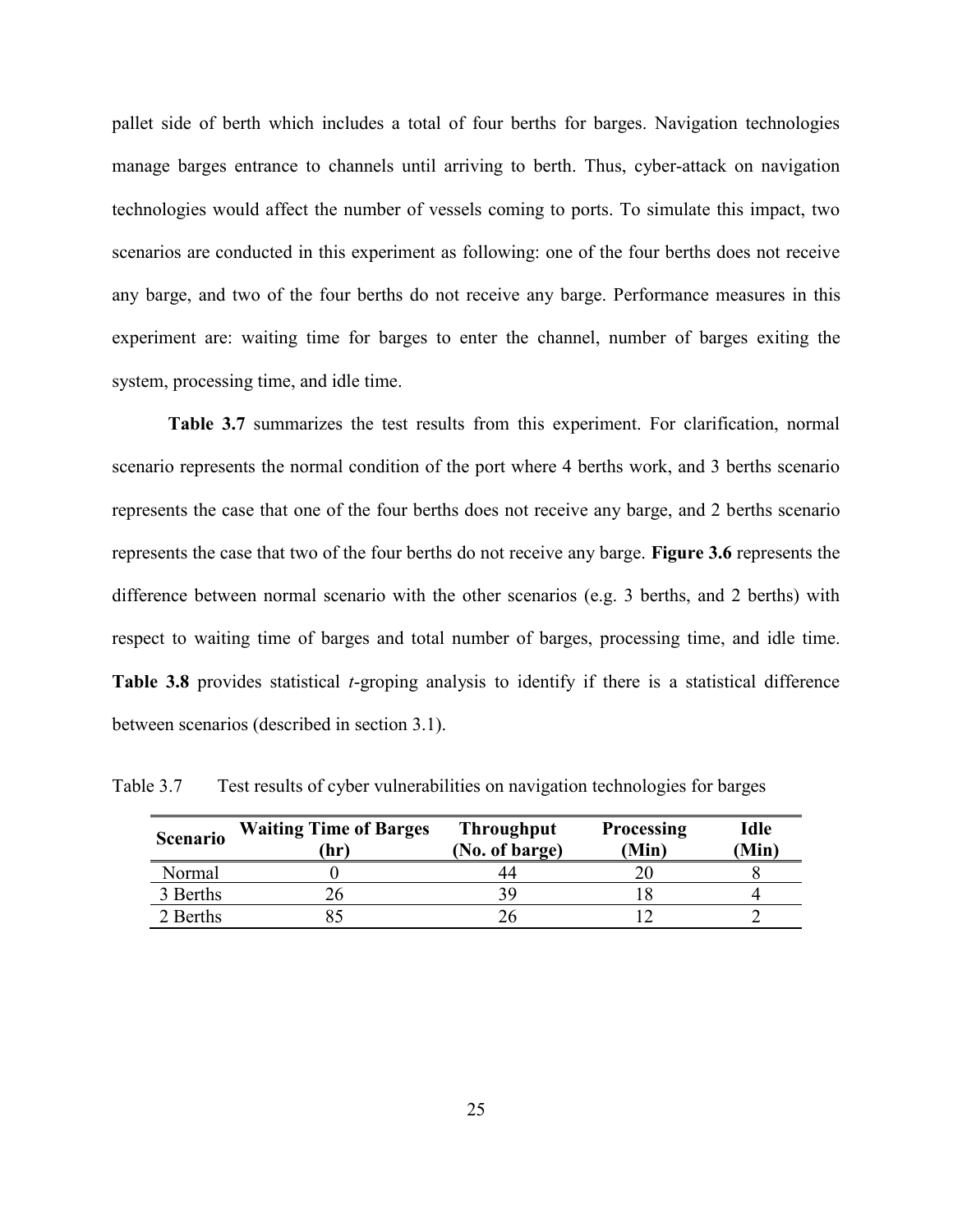

<span id="page-35-1"></span>Figure 3.6 Comparison of scenarios of cyber vulnerabilities on navigation technologies for barge

<span id="page-35-0"></span>Table 3.8 *t*-groping analysis of cyber vulnerabilities on navigation technologies for barge

| Scenario | <b>Waiting Time</b><br>of Barges (hr) | t-test | Throughput<br>(No. of barge) | t-test | <b>Processing</b><br>(Min) | t-test | Idle<br><b>Min</b> | t-test |
|----------|---------------------------------------|--------|------------------------------|--------|----------------------------|--------|--------------------|--------|
| Normal   |                                       |        | 44                           |        |                            |        |                    |        |
| 3 Berths |                                       |        |                              |        |                            |        |                    |        |
| 2 Berths |                                       |        |                              |        |                            |        |                    |        |

**Figure 3.6** clearly demonstrates that such attack can significantly drop the total number of barges handled by the port over the base case scenario, such as 3 berths scenario reduced 12%, and 2 berths scenario reduced 41%. In overall, the total number of barges handled by the port decreases by almost the half. Processing time of berths decreases significantly for each scenario with respect to the base scenario. This is expected as the total number of barges also decreased significantly. For instance, the processing time of barges is reduced by 12% and 40% for 3 berths and 2 berths scenarios, respectively over the base case scenario. Further, the idle time reduced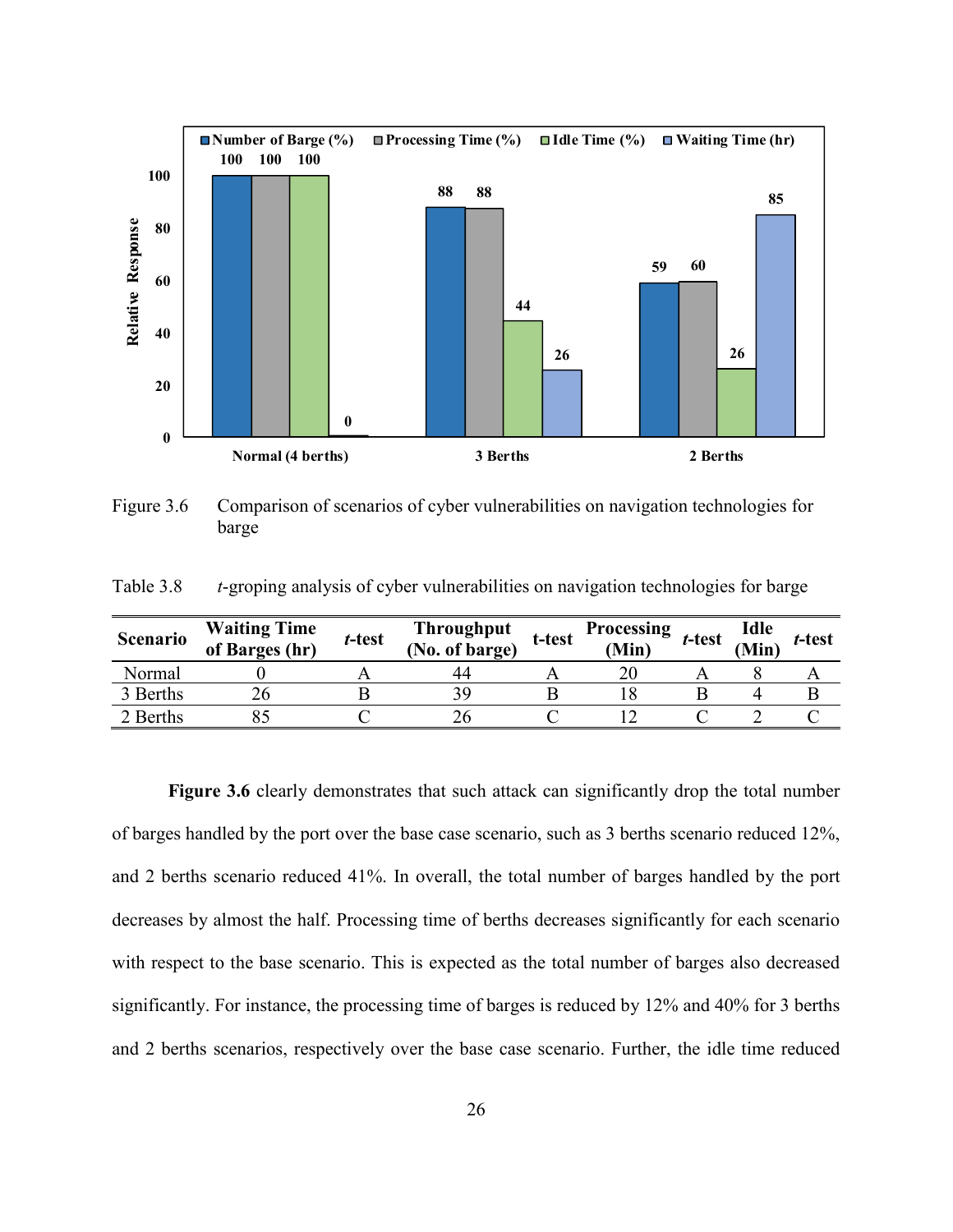for each scenario with respect to the normal scenario. For 3 and 2 berths scenarios, the idle time is reduced by 56, and 74%, respectively. The idle time is reduced meaningfully even in the case of 3 berths (reduced 56%). The waiting time of barges significantly increases from normal scenario to 3 berths and 2 berths by 26 and 85 hours, respectively. In overall, the results show that the cyber-attack on navigation technologies for barges would result in delay the barges by approximately 1 to 11 business days.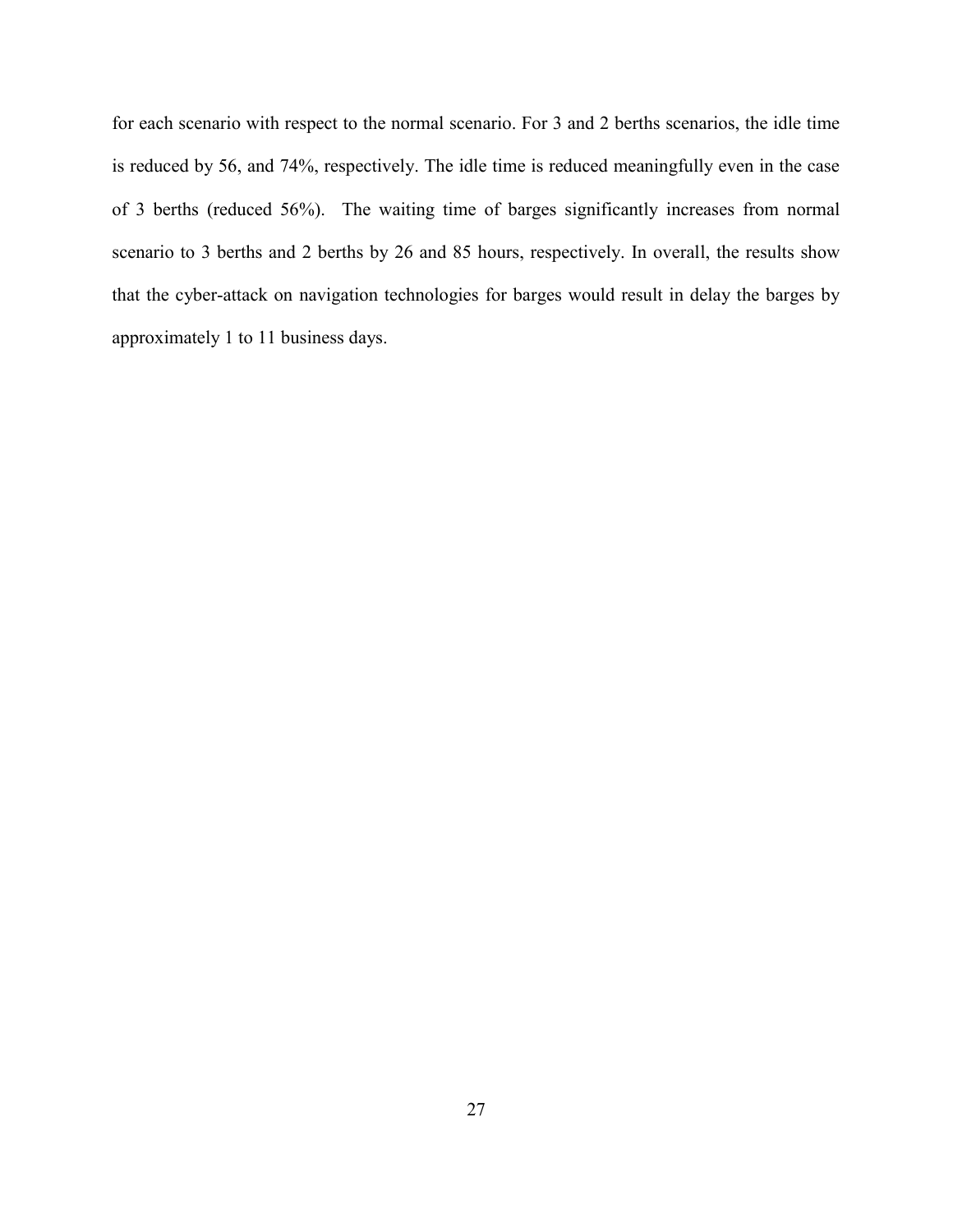## CHAPTER IV

## CONCLUSION AND FUTURE WORK

<span id="page-37-0"></span>A full-service deep waterway port, even though carefully designed, is vulnerable to cyber-attack. This study examines how a cyber-attack to a given technology (e.g., PLC, RFID, OCR, GPS, AIS, and others) impacts the overall port operations. The author uses Port of Pascagoula as a testbed to visualize and validate the modeling results. Several sets of experiments are conducted to provide important managerial insights for the decision makers.

cyber vulnerabilities on PLC, RFID OCR, GPS, and AIS which significantly impact the ship and barge waiting time, loading and unloading time at the terminals and the overall delay in the system. Some key findings obtained from this study are summarized below:

- Cyber-attack on PLC, if not recovered up to 6 days, can reduce the overall system performance of the port by approximately 50% and increase the waiting time of ships in the ports for around 7 business days.
- The impact of cyber- attack on RFID and OCR, if not recovered up to two business days, would result in increasing waiting time of pallets to 31 business days and decreases the processing of pallets up to 4%.
- Cyber-attack on navigation technologies (i.e., GPS, AIS, and ECDIS technologies) for ships can affect the ports significantly resulting in delays of ships for up to 13 business days reducing the total number of ships handled by the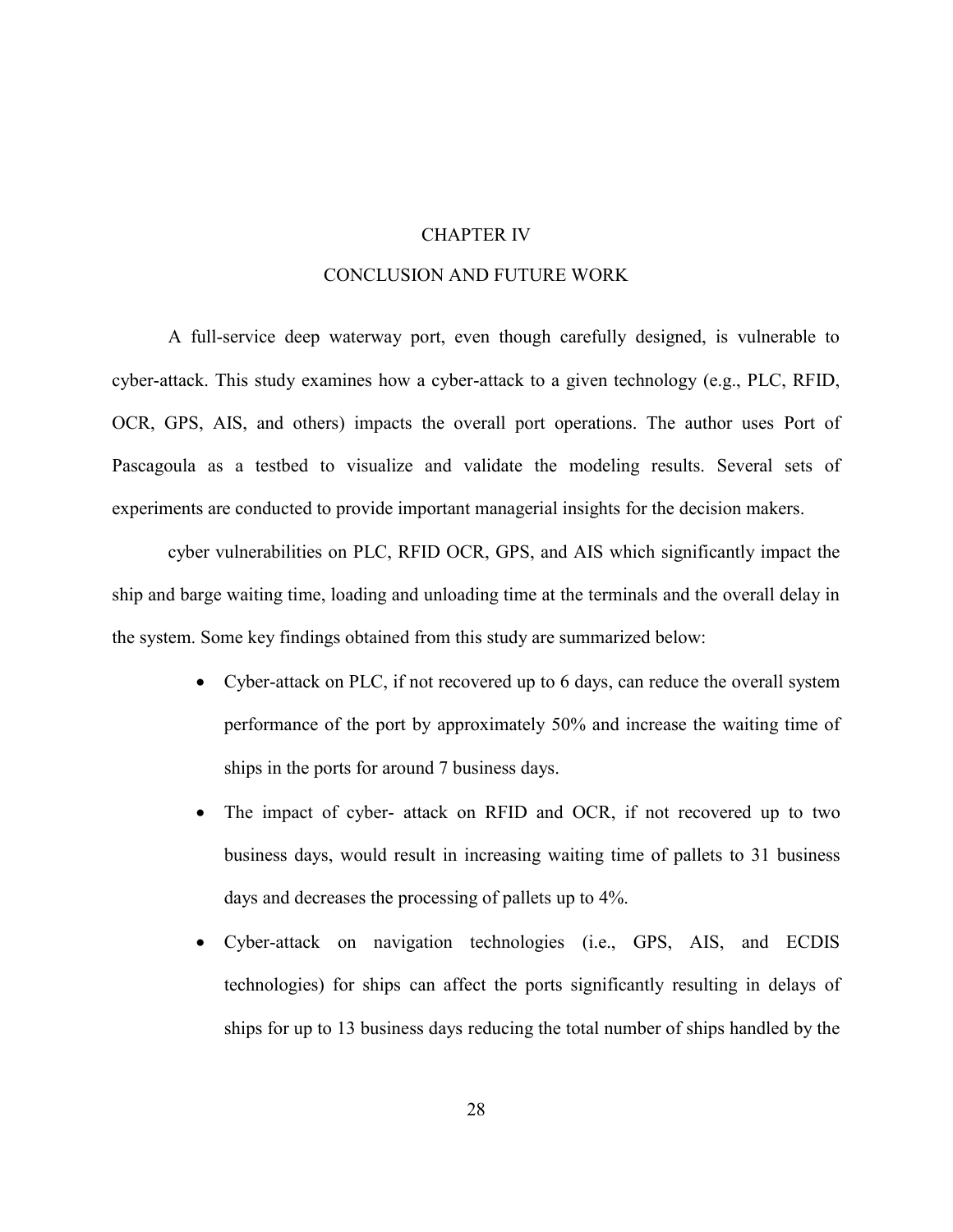port approximately 50% and increases the idle time and processing time by approximately 89%, and 48%, respectively.

- Cyber-attack on navigation technologies (i.e., GPS, AIS, and ECDIS technologies) for barges would results delays for barges approximately for 11 business days, drops the total number of barges handled by the ports by 40%, and increases the idle time by approximately 74%.
- Cyber-attack has meaningful impacts on ports systems that resulted in reducing the overall ports performance.

This study can be extended in several research directions. First, our study ignores the interconnections of the reference ports with their sources/destinations. This is important since the cyber-attack will not only impact the base port but also to all of its connecting ports. Further, appropriate economic and risk models need to be incorporated with this simulation model to capture a realistic financial loss that a port experiences due to a cyber-attack. These issues will be addressed in future studies.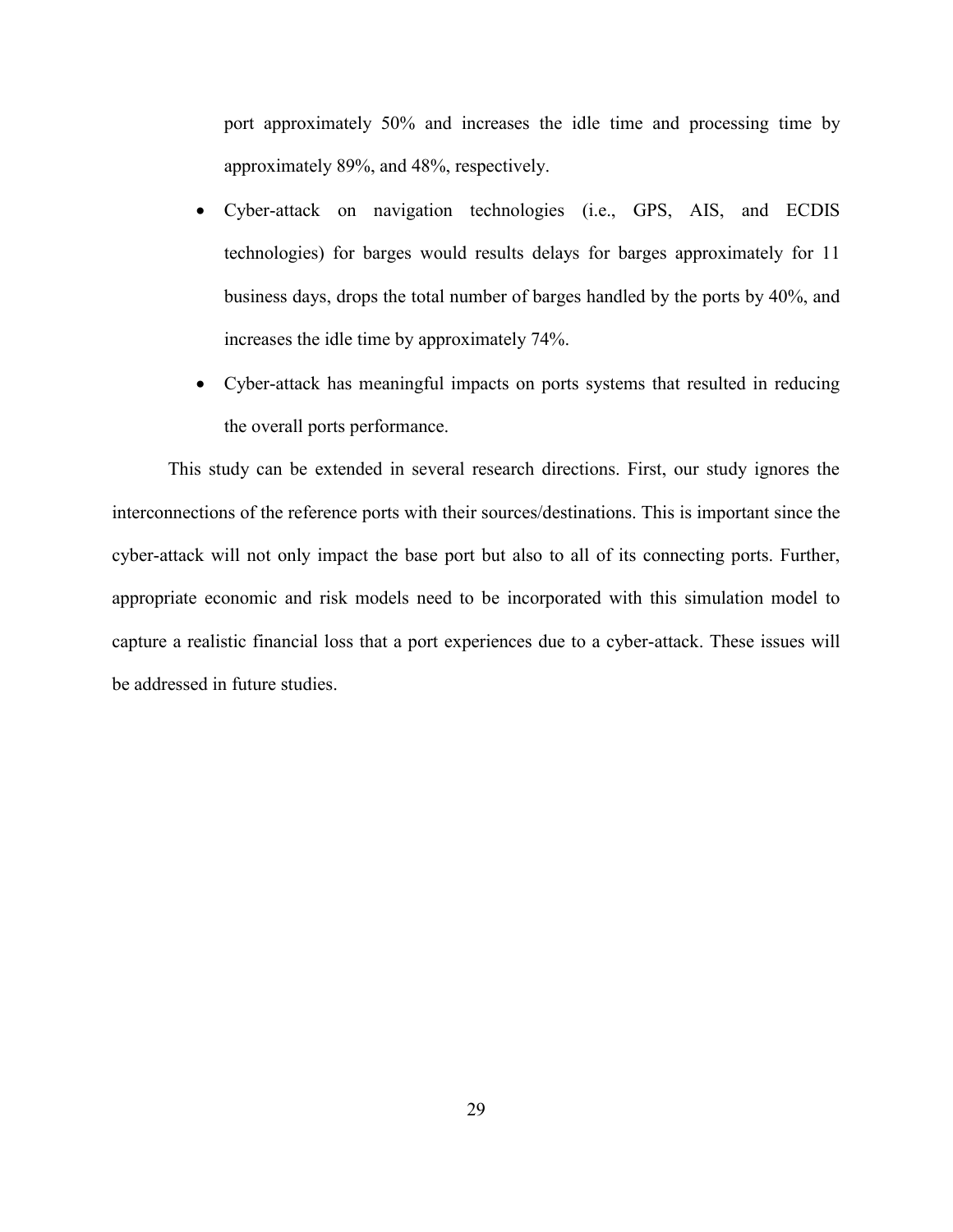#### REFERENCES

<span id="page-39-0"></span>Ahokas, J., and Kiiski, T. (2017). Cybersecurity in ports. *Publication of the HAZARD Project, 3*.

- Balduzzi, M., Wihoit, K., and Pasta, A. (2013). Hey Captain, Where's Your Ship? Attacking Vessel Tracking Systems for Fun and Profit. *Hack in the Box (HITB) Security Conference in Asia*.
- Barnes, B., Marla, L., Salo, G., Sandone, R.,Weaver, G. (2018) Assessment and Measurement of port Disruption. *Critical Infrastructure Resilience Institute*, *Department of Homeland Security Center of Excellence*.
- Bateman, T. (2013). Police warning after drug traffickers' cyber-attack. *BBC News.*
- Belmont, K. B. (2015). Maritime Cyber Attacks: Changing Tides. *Maritime Executive, November, 16.*
- BIMCO, C., ICS, I., and Intertanko, O. C. I. M. F. (2017). IUMI, "Guidelines on cyber security onboard ships," *BIMCO*.
- Caponi, S. L., and Belmont, K. B. (2015). Maritime cybersecurity: a growing threat goes unanswered. *Intellectual Property & Technology Law Journal, 27*(1), 16.
- Chen, C. H., Khoo, L. P., Chong, Y. T., and Yin, X. F. (2014). Knowledge discovery using genetic algorithm for maritime situational awareness. *Expert Systems with Applications, 41*(6), 2742-2753.
- Chiappetta, A., and Cuozzo, G. (2017). Critical infrastructure protection: Beyond the hybrid port and airport firmware security cybersecurity applications on transport. *In 2017 5th IEEE International Conference on Models and Technologies for Intelligent Transportation Systems (MT-ITS)* (pp. 206-211). IEEE.
- Cimpean, D., Meire, J., Bouckaert, V., Vande Casteele, S., Pelle, A., and Hellebooge, L. (2011). Analysis of cyber security aspects in the maritime sector.
- CyberKeel, (2014). Maritime Cyber-Risks: Virtual Pirates at Large on the Cyber Seas.
- Daum, O. (2019). Cyber Security in The Maritime Sector. *Journal of Maritime Law & Commerce, 50*(1).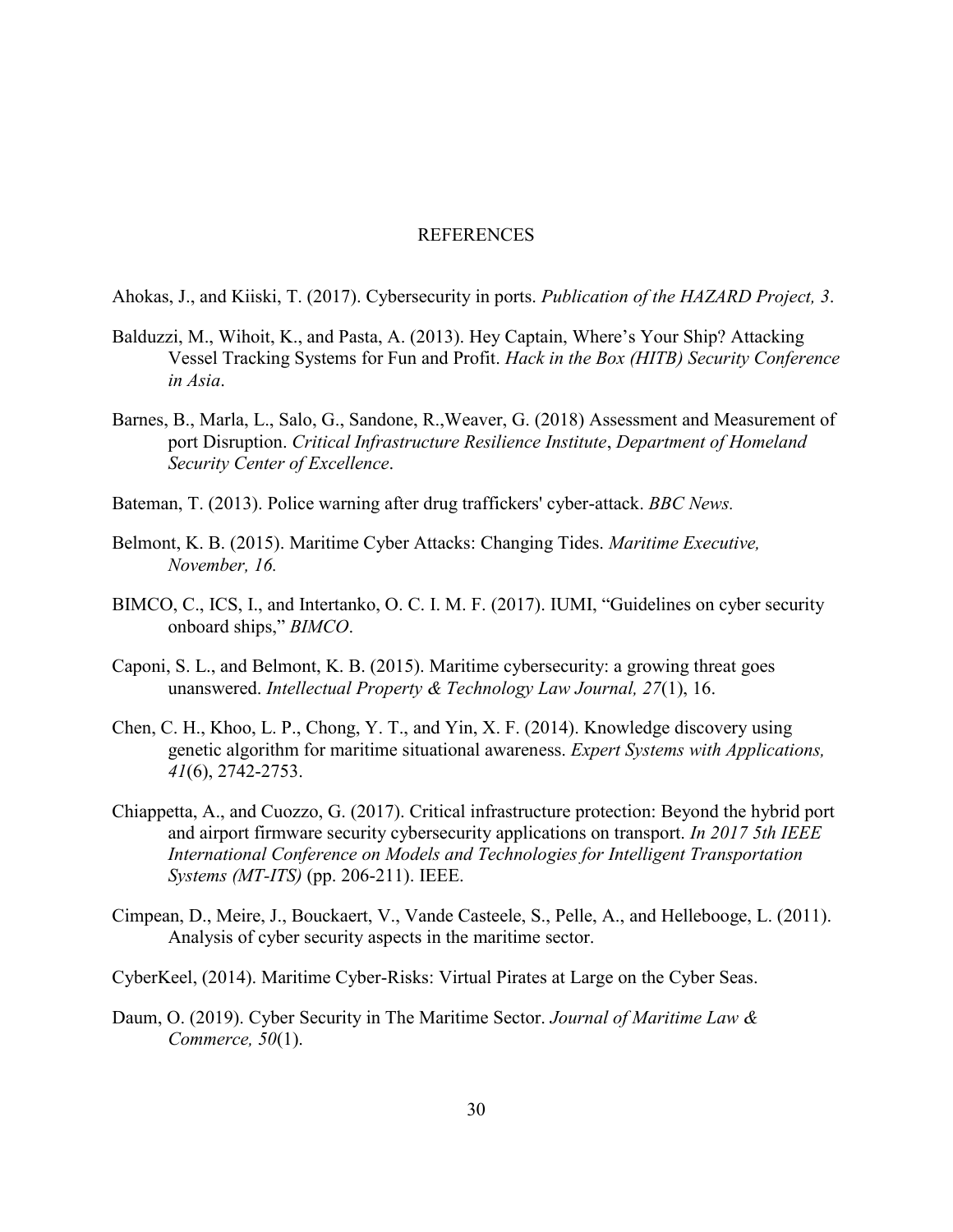- Dwarakish, G. S., and Salim, A. M. (2015). Review on the Role of Ports in the Development of a Nation. *Aquatic Procedia, 4*, 295-301.
- Fischer, E. A. (2014). Cybersecurity issues and challenges: In brief. *Congressional Research Service.*
- Hayes, C. R. (2016). *Maritime cybersecurity: the future of national security*, Doctoral dissertation, Monterey, California: Naval Postgraduate School.
- Ho, M. W., and Ho, K. H. D. (2006). Risk management in large physical infrastructure investments: The context of seaport infrastructure development and investment. *Maritime economics & logistics*, 8(2), 140-168.
- Homeland Security. (2016). Consequences to Seaport Operations from Malicious Cyber Activity. *Operational Analysis Division. National Protection and Programs Directorate.*
- Homeland security. (2015). Transportation System Sector-Specific Plan". *United State Department of Transportation*.
- Infrastructure Project Card O. A. S. (2017). A Comprehensive Assessment of America's Infrastructure. *American Association of Civil Engineering*.
- Jackson County Port Authority (2019). Port of Pascagoula. https://www.portofpascagoula.com/.
- Jones, K., Tam, K., and Papadaki, M. (2016). Threats and Impacts in Maritime Cyber Security. *IET Engineering & Technology Reference*
- Lewis, J. A. (2002). *Assessing the risks of cyber terrorism, cyber war and other cyber threats*. Washington, DC: Center for Strategic & International Studies.
- Loh, H. S., and Thai, V. V. (2015). Management of disruptions by seaports: preliminary findings. *Asia Pacific Journal of Marketing and Logistics, 27*(1), 146-162.
- Moerel, L., Dezeure, F. (2017). Cyber Security in Ports*. The Vlaams Nederlandse Delta (VNDELTA).*
- Polatidis, N., Pavlidis, M., and Mouratidis, H. (2018). Cyber-attack path discovery in a dynamic supply chain maritime risk management system. *Computer Standards & Interfaces, 56*, 74-82.
- Riveiro, M., Falkman, G., and Ziemke, T. (2008). Visual analytics for the detection of anomalous maritime behavior. *In 2008 12th International Conference Information Visualisation* (pp. 273-279). IEEE.
- Roa Perera, I., Peña, Y., Amante García, B., and Goretti, M. (2013). Ports: definition and study of types, sizes and business models. *Journal of industrial engineering and management (JIEM), 6*(4), 1055-1064.